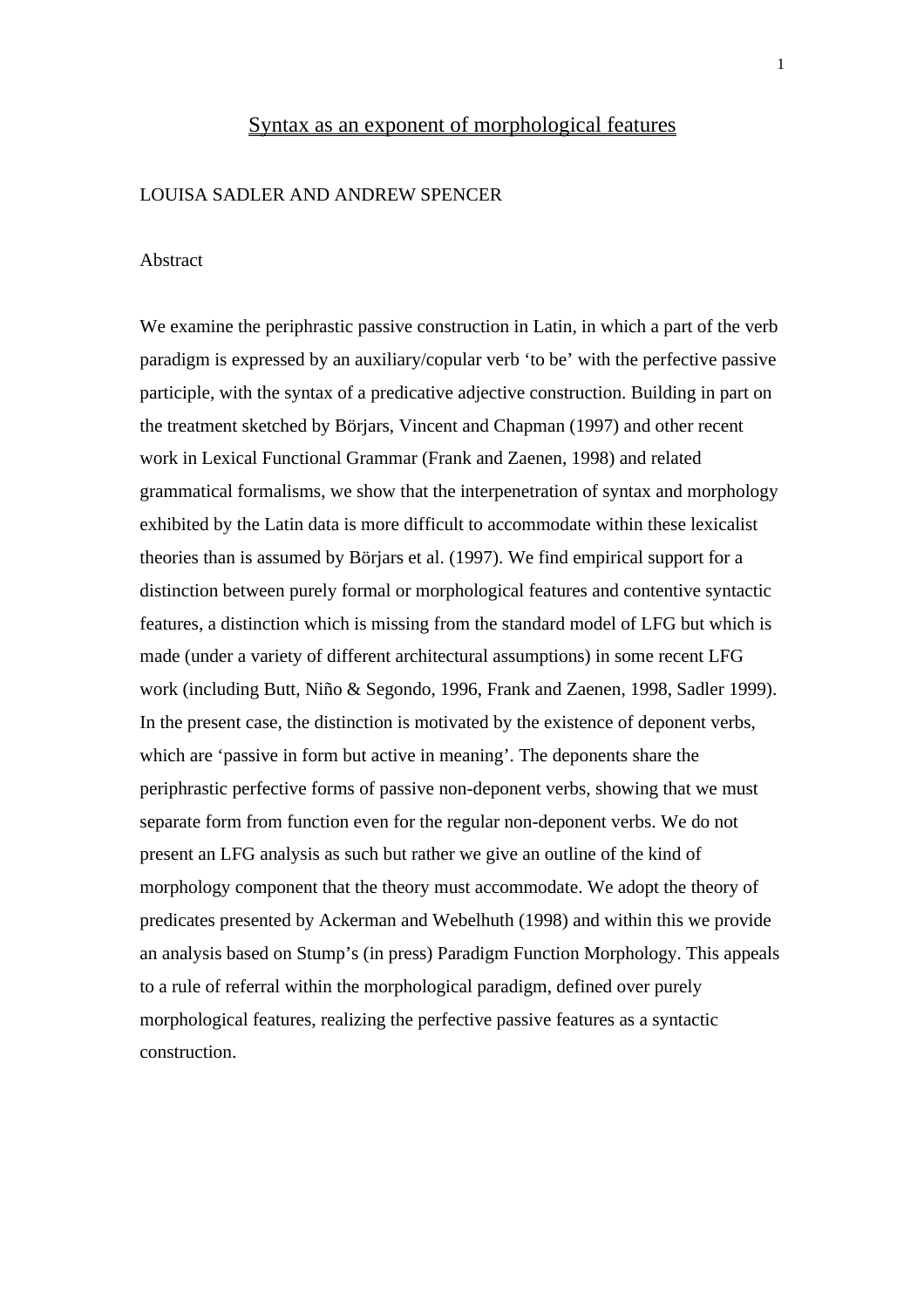# 1. Introduction

In this paper we investigate a selection of issues in the morphology-syntax interface. This has been the locus of intense research activity in recent years particularly within lexicalist theories of grammar such as Lexical Functional Grammar (LFG). A central question addressed in LFG is the way that across languages or within a single language a whole host of morphological, lexical and syntactic means can be deployed to express essentially the same set of meanings or functions. One very specific example of this is seen when very similar (or even identical) grammatical meanings/functions are sometimes expressed by inflected morphological word forms and sometimes by means of syntactic constructions, that is, when a single set of grammatical properties receives synthetic and analytic expression within the same language.

Our overall approach to morphology is that of the word-and-paradigm school (cf. Ackerman and Webelhuth 1998), as represented by the model of Paradigm Function Morphology developed in Stump (in press). In such a model, morphemes do not correspond to lexical entries with their own listed properties, but morphological paradigms are generated by realizational rules (or their formal equivalent, such as statements of inheritance). Stump refers to this class of theories as 'inferentialrealizational' and argues on a host of empirical and conceptual grounds that this class of theories is superior to alternatives, especially those that appeal to the classical morpheme concept.

A key aspect to realizational approaches to morphology is the doctrine of 'Separationism' (Beard, 1995). In such approaches, the inflected word form realizes a set of morphosyntactic features, but there is no necessary one-to-one mapping between the components of words (roots, stems, affixes and so on) and the feature sets which are realized. This means that we abandon the idea of the morpheme as a sign, a pairing of form and meaning/function. Instead, the way that a word form realizes features is a (possibly rather complex) function of a set of realizational rules (or their formal equivalent).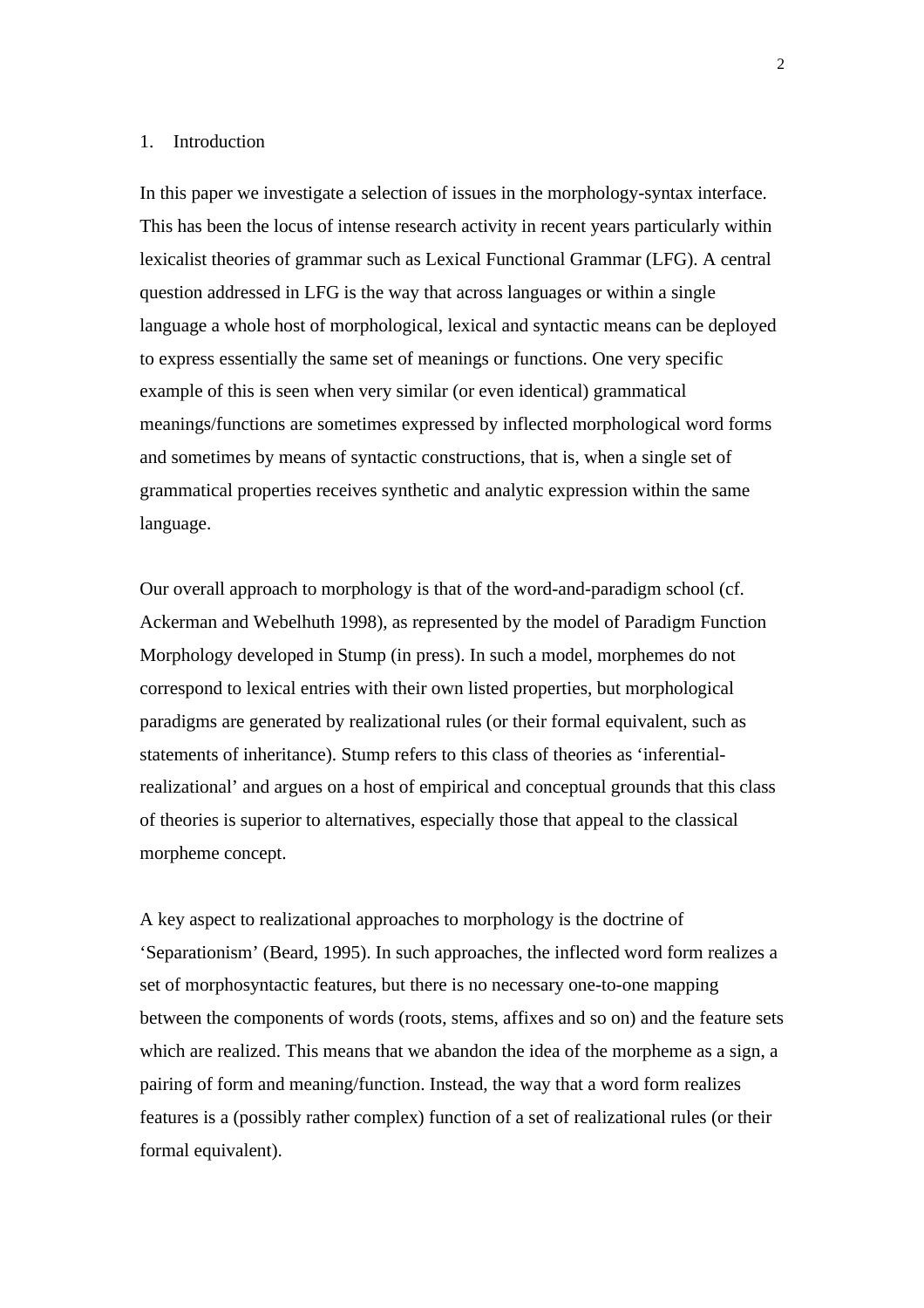Morphological theory has devoted very little attention to the way in which a wordand-paradigm morphology might interface with syntactic representations. Similarly, since the morphology is a discrete component responsible for the lexicon (the collection of basic and derived word forms), lexicalist syntactic theories have by and large paid scant attention to it and worked on the simple assumption that it will deliver the appropriate syntactic primitives (Frank and Zaenen, 1998, is an important exception).

In this paper we explore the significance of one distinction which we believe to be of considerable importance for a proper understanding of the morphology-syntax interface, the distinction between morphological features (m-features) and syntactic features (s-features). S-features are the functional features which have to be expressed by well-formed phrases and clauses. A simple example of a purely syntactic functional feature would be definiteness in English, which is realized by the determiner system and not by any form of inflectional morphology. (In practice, the term 's-feature' might refer to some aspect of syntactic structure which is not actually coded in featural terms as such in a given theory, for instance, it might refer to some subpart of an argument structure representation). M-features are those that regulate the morphophonological structure of words. A straightforward example of a pure mfeature would be the inflectional class features of the kind discussed in detail by Aronoff (1994), which are entirely independent of syntax and simply serve to govern the way a word is inflected. Another type of m-feature would be Past (or Perfect or Passive) Participle, which is simply a label for a particular verb form such as written, and which might correspond to a variety of morphosyntactic functions. At the same time, there are features which seem to fulfil both types of function. Thus, in English we seem to need a feature Plural Number to regulate the plural inflections on nouns (m-feature) and to specify the number value of the nominal phrase (s-feature), trigger subject-verb agreement and so on. In the spirit of Separationism we argue that these represent two features, an m-feature ([Number:Plural]) and an s-feature (NUMBER PLURAL), such that the m-feature serves as the (normal) realization of the s-feature.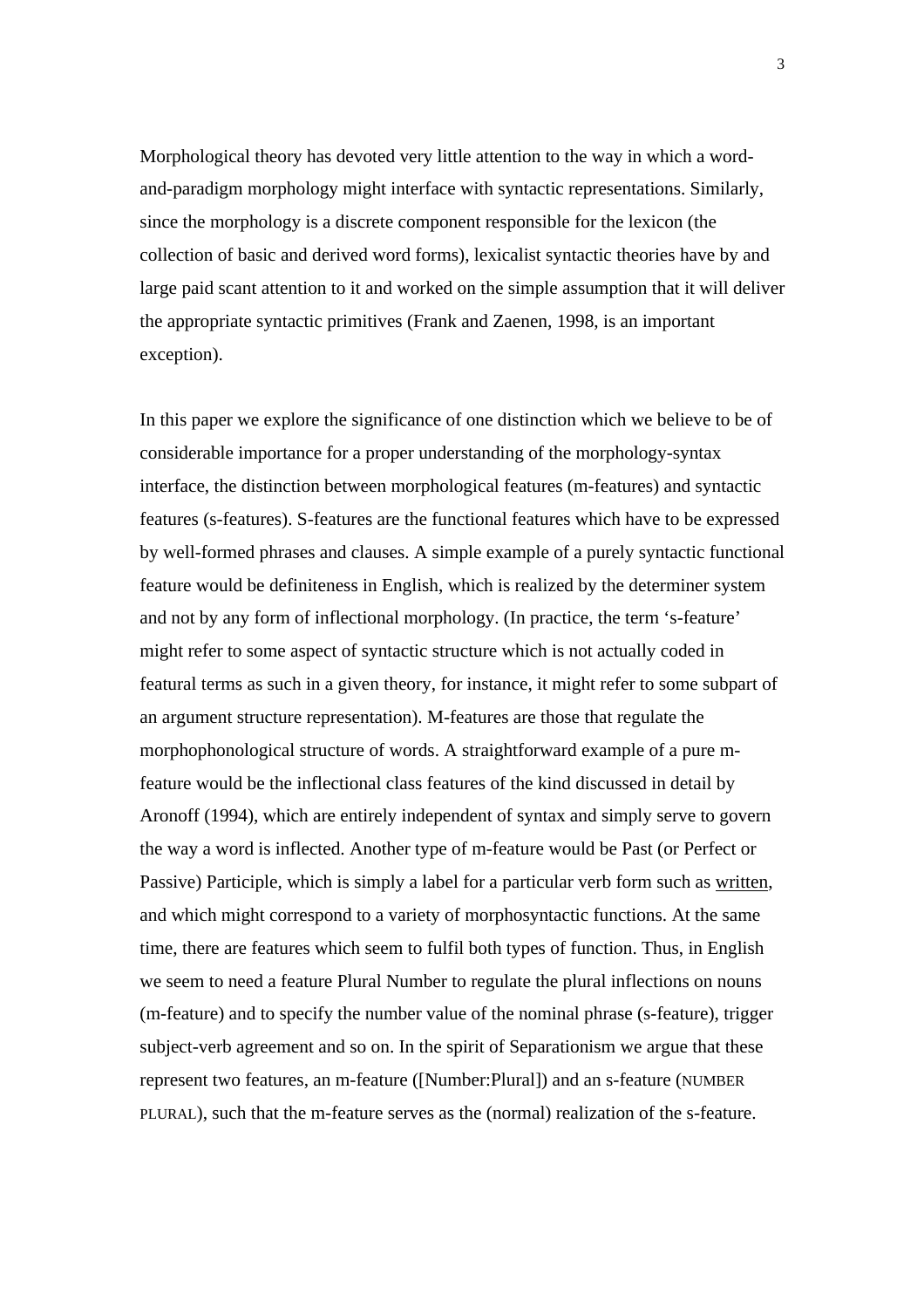Finally, we will argue that the Latin perfective passive periphrasis lends support to the concept of 'predicate' developed by Ackerman and Webelhuth (1998). For them, a construction such as the perfect has written constitutes an abstract 'form' of the lexical verb WRITE, even though it is a syntactic construction with its own internal morphosyntactic structure. On such a constructional account both the auxiliary and the participle are pure forms ('morphomes' in Aronoff's, 1994, terminology), devoid of meaning. It is only the combination of auxiliary and participle which conveys the notion ASPECT PERFECT. The separation of form and function is reflected in the polyfunctionality of the auxiliary and of the participle. Thus, with an infinitive, 'have' conveys an entirely different, modal meaning (has to write a letter), while the participle written realizes passive when in construction with a different auxiliary (the letter was/got written). In sum, the analytic construction must be viewed as a kind of morphosyntactic idiom. The idiomatic status of such constructions is particularly apparent when we consider the simple past tense in modern Spoken French: a écrit (une lettre) 'wrote a letter' (the same point can be made for a number of European languages). Here, we have an auxiliary with a Present Tense form serving as part of a construction realizing TENSE PAST.

The distinction between pure form features, or m-features and syntactic or contentful features, or s-features, immediately leads to another distinction. If m-features serve to define a paradigm space for word forms, s-features define a corresponding paradigm space for morphosyntactic constructions. These are not identical paradigms, of course. In English, the s-feature inventory will contain the feature VOICE {ACTIVE, PASSIVE} but there is nothing corresponding to this at the level of m-features (because voice is not realized in a purely inflectional fashion). (Ackerman and Webelhuth's theory of predicates is in part a theory of s-paradigms.)

We consider one system in some detail, the perfective passive subparadigm of Latin verbs, discussed recently within an LFG framework by Börjars, Vincent and Chapman (1997; hence, BVC). In this construction, the perfective aspect of the passive voice is expressed periphrastically, using a passive participle and an auxiliary verb 'to be' (esse), much as in English. However, the nature of the Latin verbal system reveals that important differences between the Latin case and the English construction. The Latin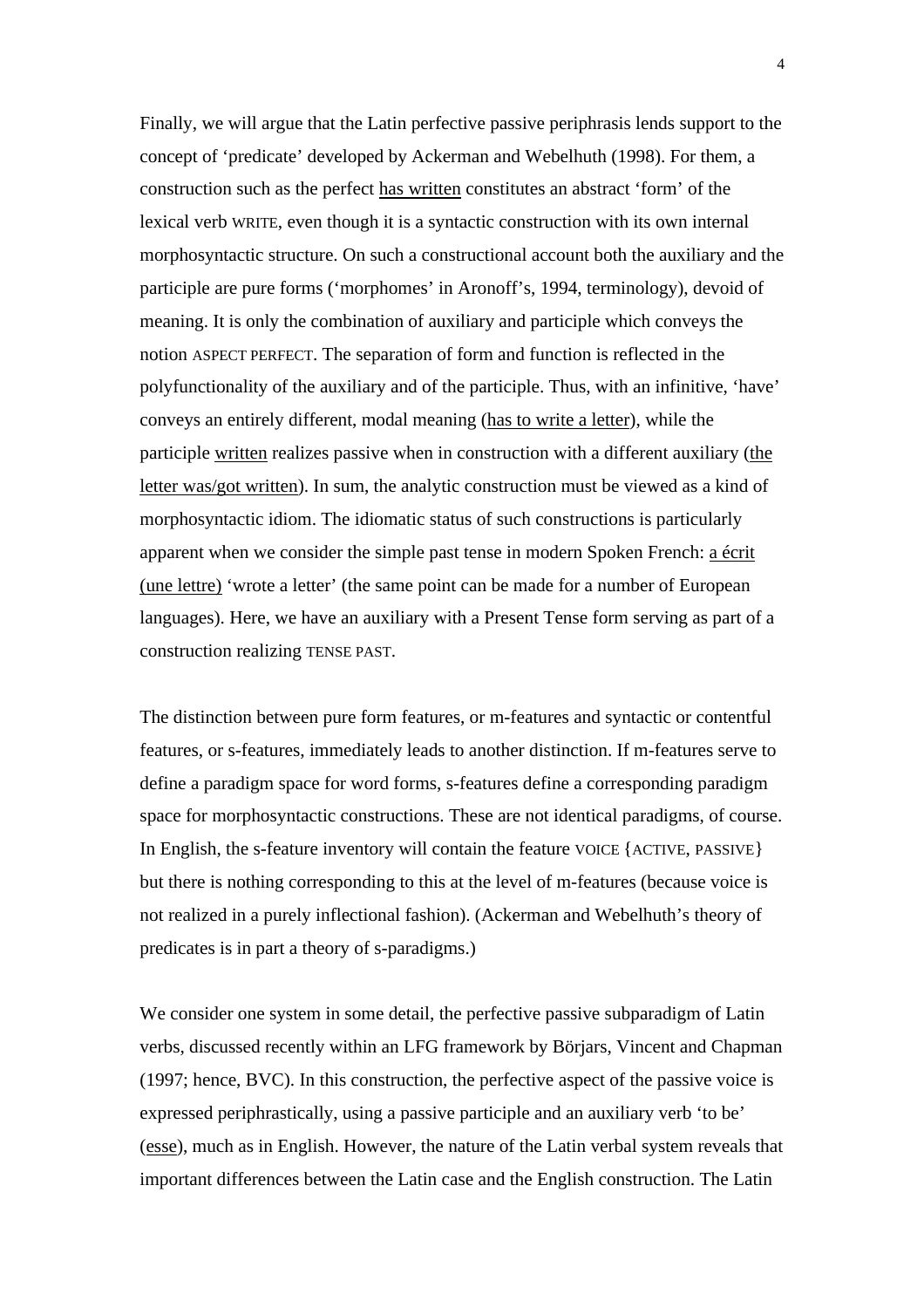case is a particularly good example of the need for 'Separationism' between morphology and syntax, and as such it joins the case studies presented by Ackerman and Webelhuth (1998).

Where the Latin periphrasis is of particular interest is not merely that a piece of syntax is used to realize some (syntatico-semantic) functional features, but rather that the syntax actually fills cells in the morphological verbal paradigm. In this respect, the Latin periphrastic passive is distinct from, say, the English passive. In English there is no motivation for saying that the passive construction is part of the morphological paradigm of the verb. In other words, we can't say that the passive (or indeed the perfect, progressive, future or whatever) is in paradigmatic contrast with, say, the past tense. However, in Latin the periphrastic form is part of the verb paradigm, which is to say that it contracts exactly such paradigmatic relations with synthetically inflected forms.

The paper is organized as follows. In section 2 we sketch the essential facts of the Latin system. In section 3 we present an analysis of the Latin periphrastic construction as a piece of pure syntax, arguing that this is the wrong solution. In section 4 we illustrate the LFG notion of f-structure, a level of syntactic projection which permits us a unified statement of grammatical functions independently of their formal realization. We then summarize the analysis of the Latin periphrasis presented in BVC. In section 5 we discuss the separation of m-features and s-features in a little more detail, and suggest a notation for representing default interpretations of mfeatures. Section 6 presents our own analysis. We first lay out the relevant m- and sfeature inventories. Then we set up a grammatical construction type for predicative adjective + copula. We next define a subtype of this with the participle and a restricted set of copula forms (the Imperfective aspect forms of the verb 'to be'). We then write a rule under which this subtype of predicate construction serves as the exponent of the m-features of perfective passive. In our Conclusions we provide further comparison between our approach and that of BVC and list a set of more general considerations that require attention.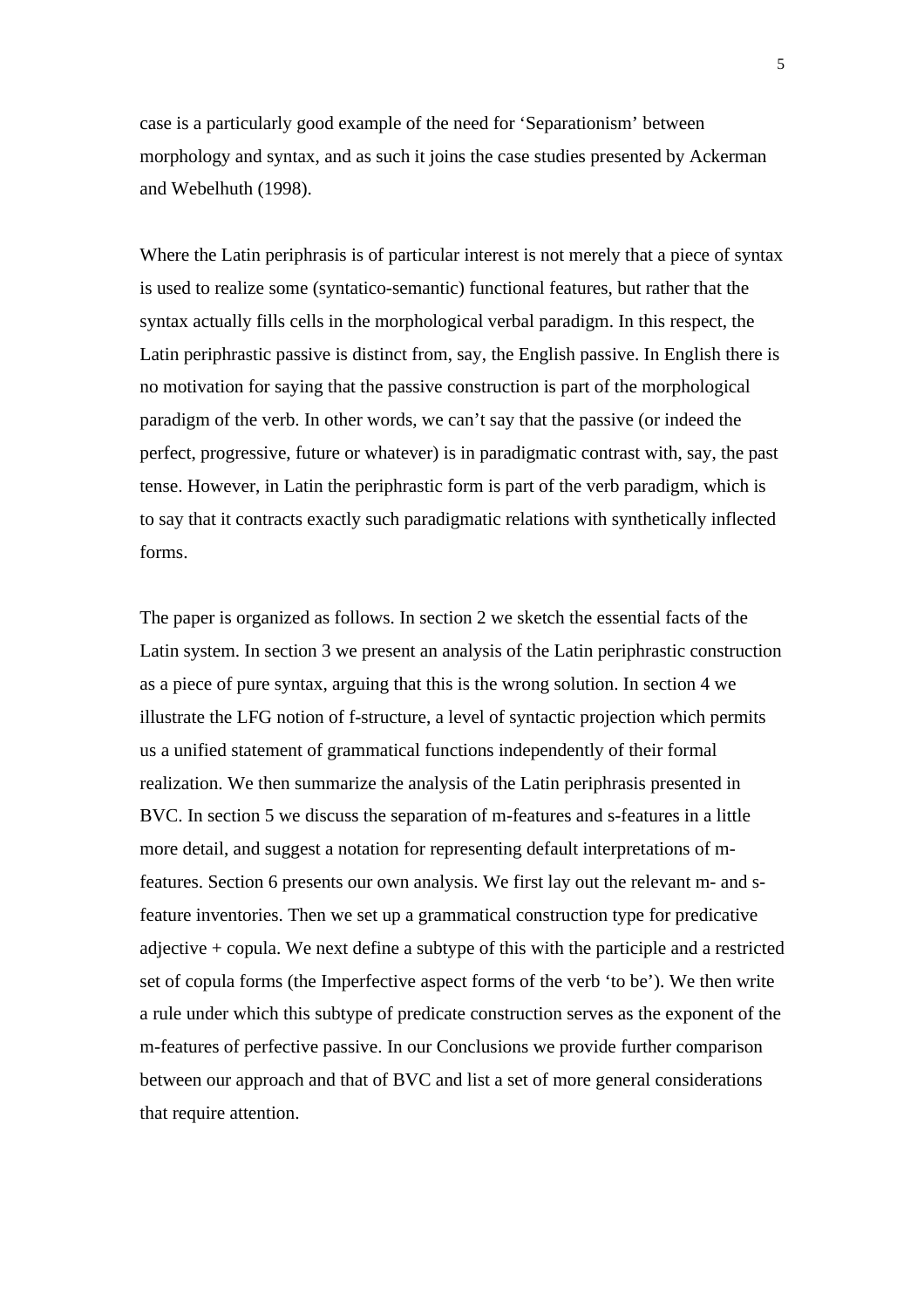### 2. The periphrastic perfective passive in Latin

As discussed in BVC:167f, Latin has two verbal aspects, imperfective and perfective and active and passive voices. In the imperfective aspect forms the passive is expressed synthetically, but in the perfective tense series we find an analytic construction formed from the auxiliary/copular verb sum 'to be' and the perfective passive participle (PPP) formed in  $-t$ . This is illustrated in  $(1)$ :

(1) Latin verb forms

laudo 'I praise'

| <b>IMPERFECTIVE</b> | Active     | Passive                  |
|---------------------|------------|--------------------------|
| Present             | laudat     | laudatur                 |
| Past                | laudabat   | laudabatur               |
| Future              | laudabit   | laudabitur               |
|                     |            |                          |
| <b>PERFECTIVE</b>   | Active     | Passive                  |
| Present             | laudavit   | <u>laudatus/a/um est</u> |
| Past                | laudaverat | laudatus/a/um erat       |
| Future              | laudaverit | laudatus/a/um erit       |

The participle is morphosyntactically an adjective. Thus, while finite verbs agree with the subject in Person/Number features, the analytic perfective passive forms agree in Number/Gender (but not person), exactly as predicative (and attributive) adjectives do. This is illustrated in (2), where we see  $3<sup>rd</sup>$  sg. forms: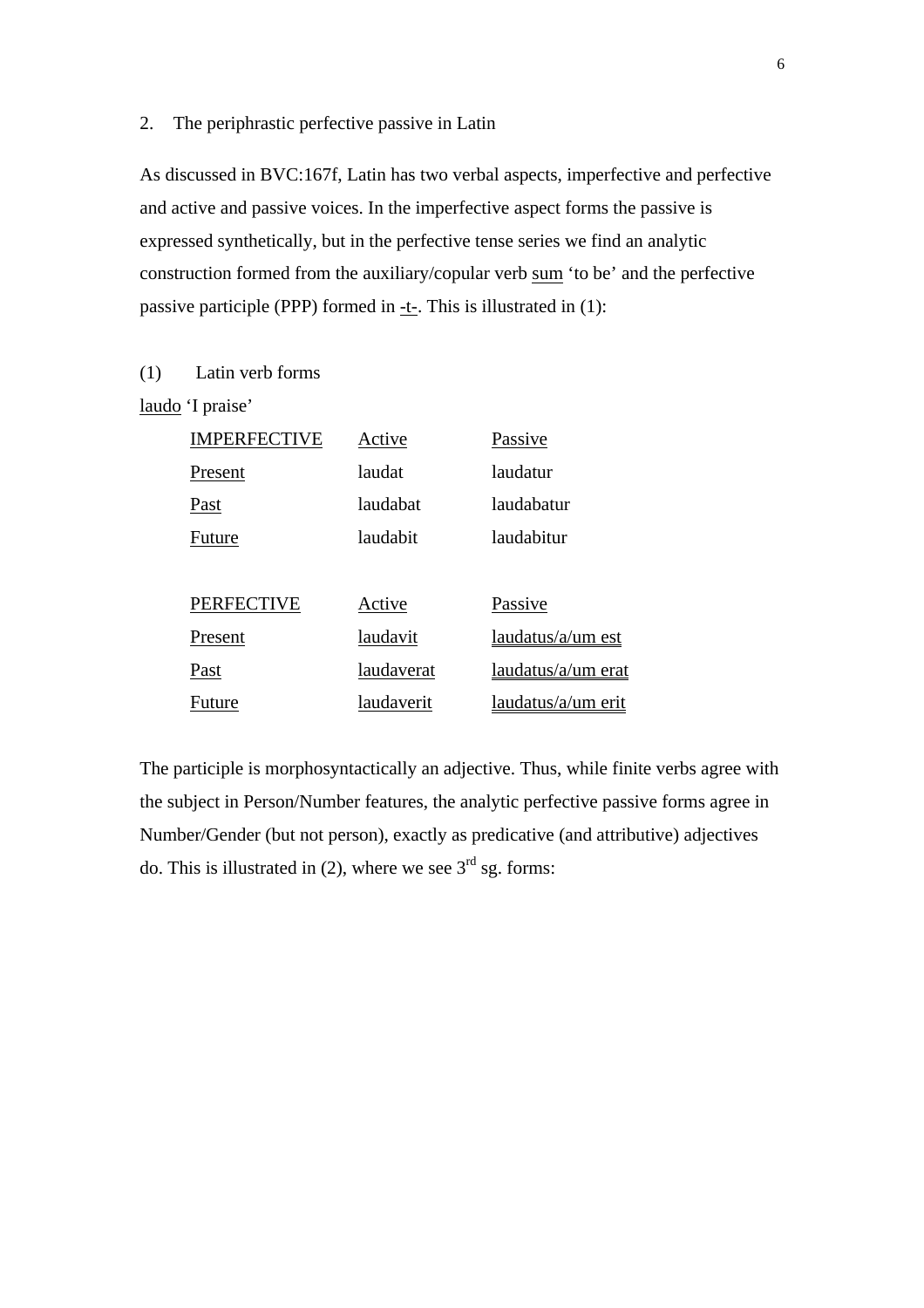# (2) Agreement in perfective forms

Pf. Act. Pf. Pass. (Fem. subj.)

| $1$ sg | laudavi     | laudata sum   |
|--------|-------------|---------------|
| 3sg    | laudavit    | laudata est   |
| 3pl    | laudaverunt | laudatae sunt |

In (3--5) we illustrate the morphosyntax of the participial constructions in comparison to normal adjectives:

| (3)                  | adjective agreement (all in the Nominative case): |                         |
|----------------------|---------------------------------------------------|-------------------------|
| roman-us sum         | roman-a es                                        | roman-ae sunt           |
| roman-MASC.SG am     | roman-FEM.SG art                                  | roman-FEM.PL are        |
| 'I (masc.) am Roman' | 'thou (fem.) art Roman'                           | 'they (fem.) are Roman' |

- (4) adjective construction: Clodia romana est C. Roman.FEM.NOM.SG is 'Clodia is Roman'
- (5) participial passive construction Clodia laudata est C. praised.FEM.NOM.SG is 'Clodia was/has been praised'

Both adjectives and participles can be used attributively: mulier bona 'a good woman' mulier laudata 'a woman who has been praised'.

One further important feature of Latin inflection is the existence of deponent and semi-deponent verbs. Deponents are verbs with active syntax and active 'meaning' but which have the form of passive verbs. The semi-deponents are active in form in the imperfective tense series but take the deponent, passive, form in the perfective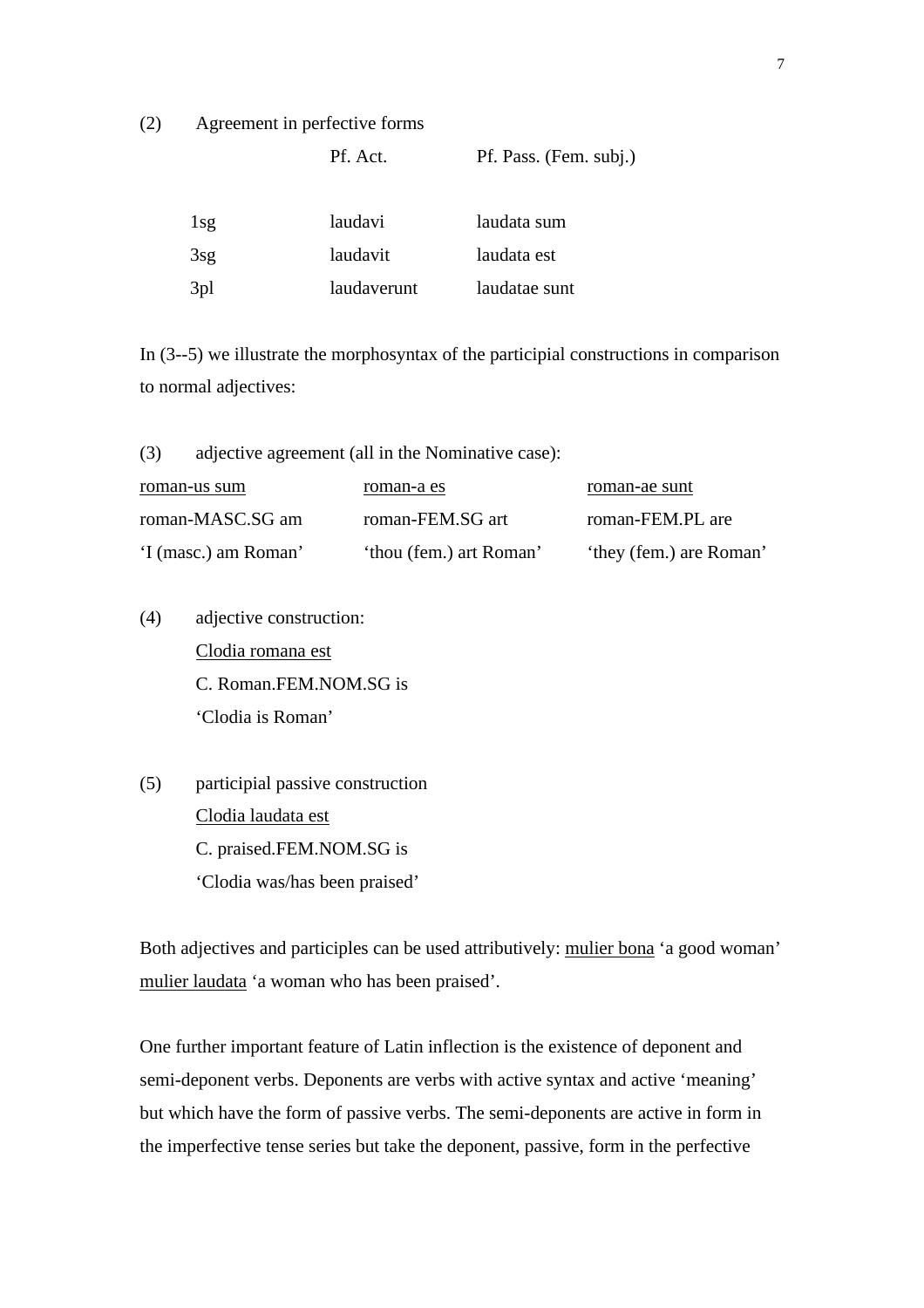aspect. In (6) we see a sample partial paradigm for a deponent verb and in (7) we see a semi-deponent:

| (6) | Deponent verb: loquor 'I speak' |                                         |                   |
|-----|---------------------------------|-----------------------------------------|-------------------|
|     |                                 | <b>IMPERFECTIVE</b>                     | <b>PERFECTIVE</b> |
|     | Present                         | loquitur                                | locutus/a est     |
|     | Past                            | loquebatur                              | locutus/a erat    |
|     | Future                          | loquar                                  | locutus/a erit    |
|     |                                 |                                         |                   |
| (7) |                                 | Semi-deponent verbs: gaudeo 'I rejoice' |                   |
|     |                                 | <b>IMPERFECTIVE</b>                     | <b>PERFECTIVE</b> |
|     | Present                         | gaudet                                  | gavisus/a est     |

Past gaudebat gavisus/a erat

Future gaudebit gavisus/a erit

Deponent and semi-deponent verbs are largely intransitive. Some, however, take oblique case-marked complements such as gratulor 'congratulate + Dative', utor 'use + Ablative', while others are genuinely transitive (sequor 'follow') and at least one is a verb of functional control (conor 'try') (BVC:172). Very occasionally a deponent can be used with the function and interpretation of a genuine passive (!), a fact which, while interesting, will not concern us.

3. Latin periphrasis as pure syntax.

The Latin perfective passive is puzzling from the typological point of view because it goes counter to a very general principle of markedness, often referred to as Blocking (see Andrews 1990): when morphology and syntax are in competition it's morphology which has precedence. Other things being equal we would expect the verb morphology of Latin to be able to churn out synthetic perfective passive forms. For instance, 'she was praised' might be expressed by the non-existent form \*laudavitur. But if such virtual forms do exist they are pre-empted by the periphrastic forms.

The obvious answer to this question is to say that there are no morphological forms for the perfective passive section of the paradigm in the first place, and thus the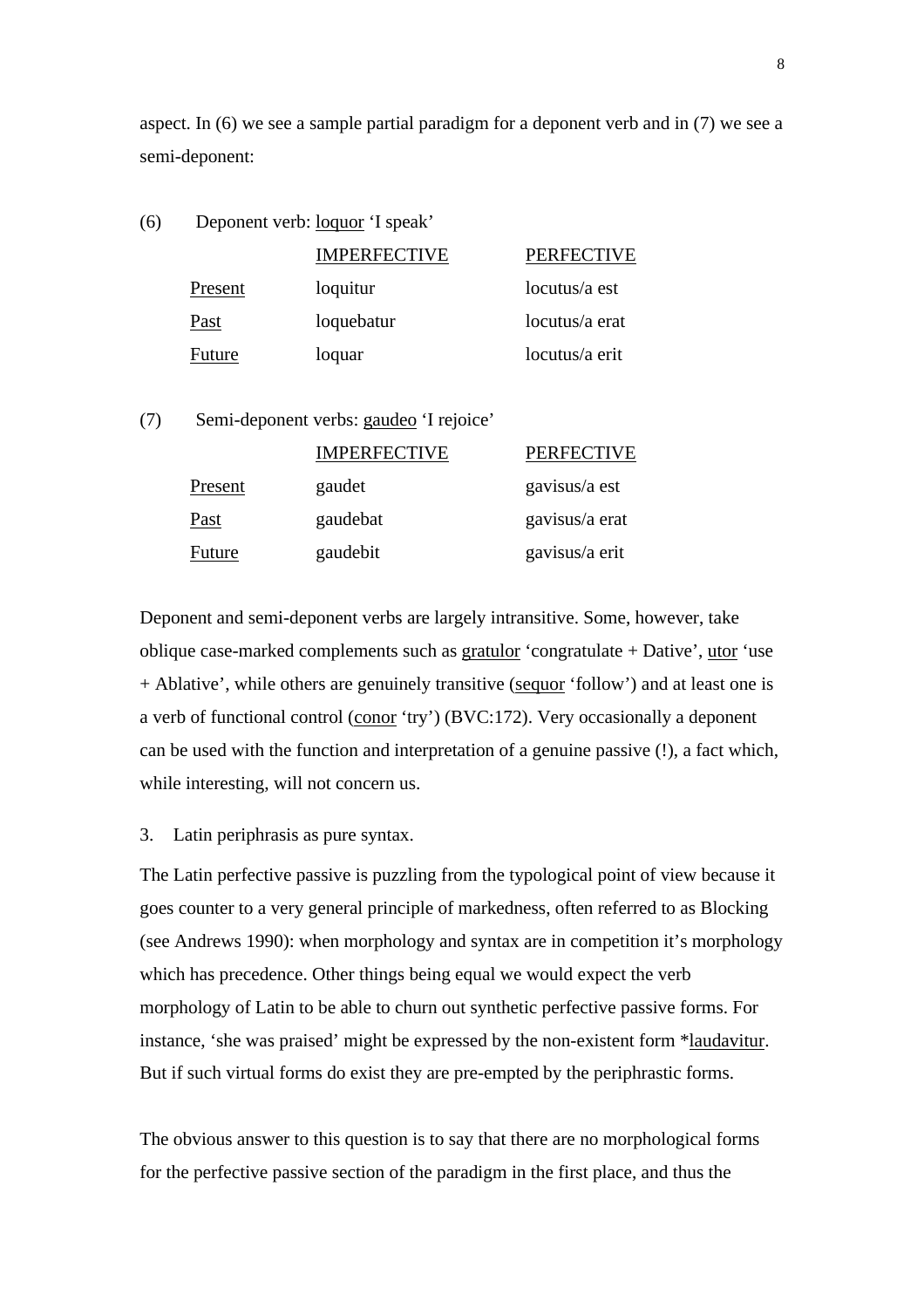periphrastic construction is not pre-empting the morphology, rather it is filling in a gap left by the morphology. Thus, we might suppose that the paradigm for the Latin verb is not 'square' as in (1) above but rather 'L-shaped' as shown in (8):

(8) 'L-shaped' interpretation of Latin verbal paradigm

# laudo 'I praise'

| <b>IMPERFECTIVE</b> | Active     | Passive    |
|---------------------|------------|------------|
| Present             | laudat     | laudatur   |
| Past                | laudabat   | laudabatur |
| Future              | laudabit   | laudabitur |
|                     |            |            |
| <b>PERFECTIVE</b>   | Active     |            |
| Present             | laudavit   |            |
| Past                | laudaverat |            |
| Future              | laudaverit |            |

How exactly the morphology should be rigged so as to ensure that there are no perfective passive forms in the paradigm is immaterial. Once we have this paradigm structure, however, we can then note that there is an independently motivated perfective passive participle with all the features required for filling in the hole in the paradigm, save for finiteness (tense and agreement) features. However, participles, being categorially adjectives, form predicates with the copula and this can provide the requisite features. Thus, we have a situation in which the morphological verb paradigm fails to realize certain theoretically possible feature combinations (the missing bottom right hand corner of (8). However, there is a periphrastic (syntactic) construction which conveys the same sorts of meanings as that bit which is missing from the morphological paradigm. That is, the grammar offers both morphological and syntactic means of expression, but for the expression of complementary sets of (contentful) distinctions: syntax stands in where morphology fails to produce. This seems largely to capture our intuitions about the periphrasis (use of an analytic construction) in this case.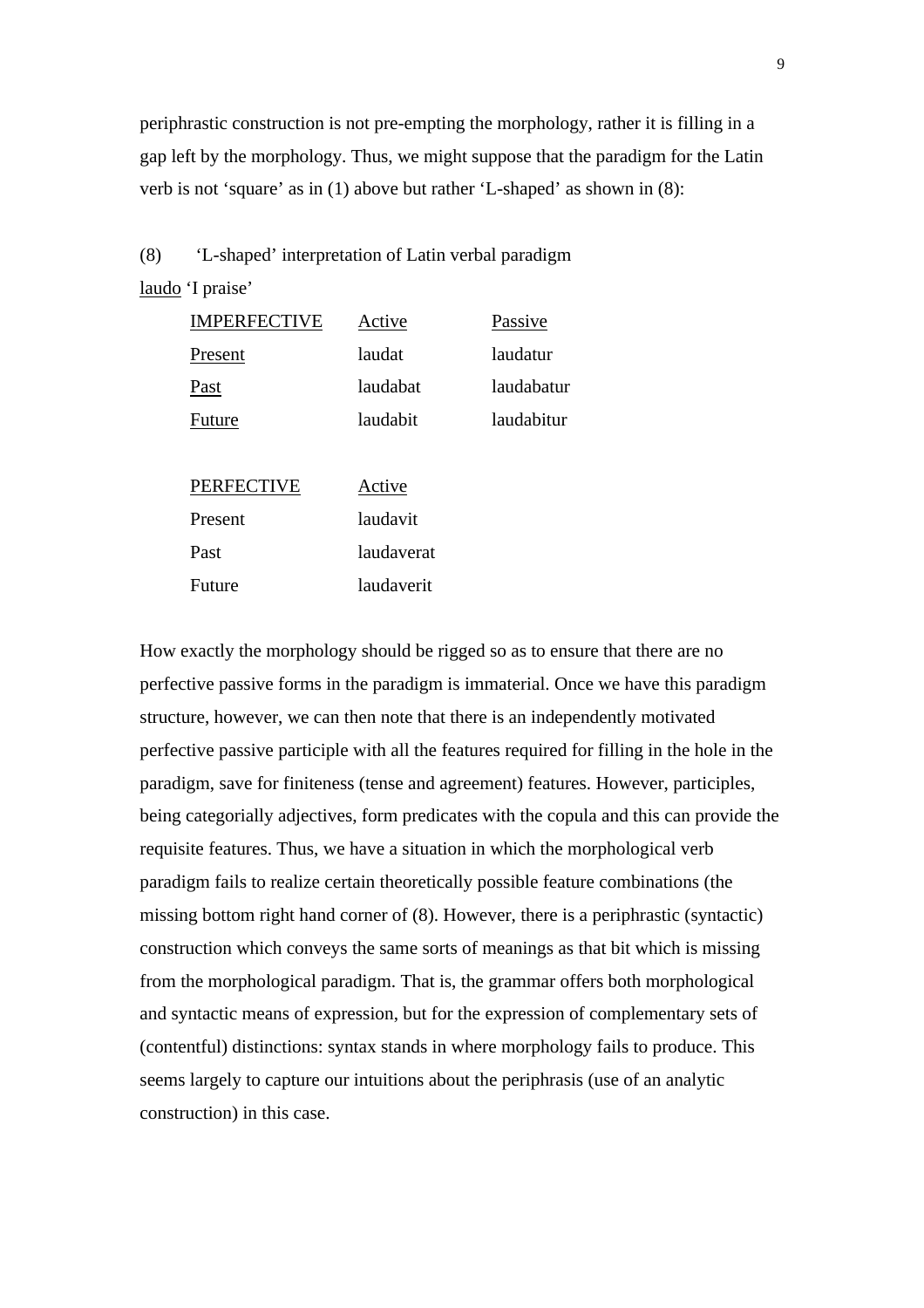Note however, that although syntactic resources are harnessed as part of a kind of a paradigm completion strategy, the syntactic construction itself does not actually serve as exponent of cells in the morphological paradigm on this view. Rather, the syntactic construction expresses a particular set of contentful (f-structure) features, so in some sense could be seen as filling in the gap in the "content" or f-structure paradigm space.

There are a number of immediate advantages to this type of approach. For example, we can postulate a single meaning for the perfective passive participle and this will be largely unchanged whether the participle is used as an attributive modifier, in an absolute construction as part of an adverbial construction, or in the periphrastic construction. (The participle had an eventive and not just stative semantics, at least in absolute constructions, so there will be no semantic mismatch here.) Moreover the argument structure properties seem to be constant across all uses of the participle. Another important advantage is that we would immediately explain why the perfective passive has the same agreement and other morphosyntactic properties as a predicative adjective construction. This would come about because it actually is a predicative adjective construction.

For all its seductiveness the view just sketched cannot be correct. BVC:168--169 point out some of the crucial difficulties. The (functional) values of the periphrases and the missing cells are absolutely identical (that is, they are in a relation of absolute synonymy rather than loose correspondence) and there is no possibility of parallel forms. These are important points, which we agree with. There are further problems with this 'independent syntax' view, both of them illuminating for our understanding of the morphology-syntax interface.

The first problem is that that the periphrasis is not itself a simple compositional structure. This means that at the very least we have to recognise special, constructional meaning. There is a clear distinction between the periphrastic perfective passive and true, 'normal' syntactic constructions such as the combination of present active participle with a copula verb.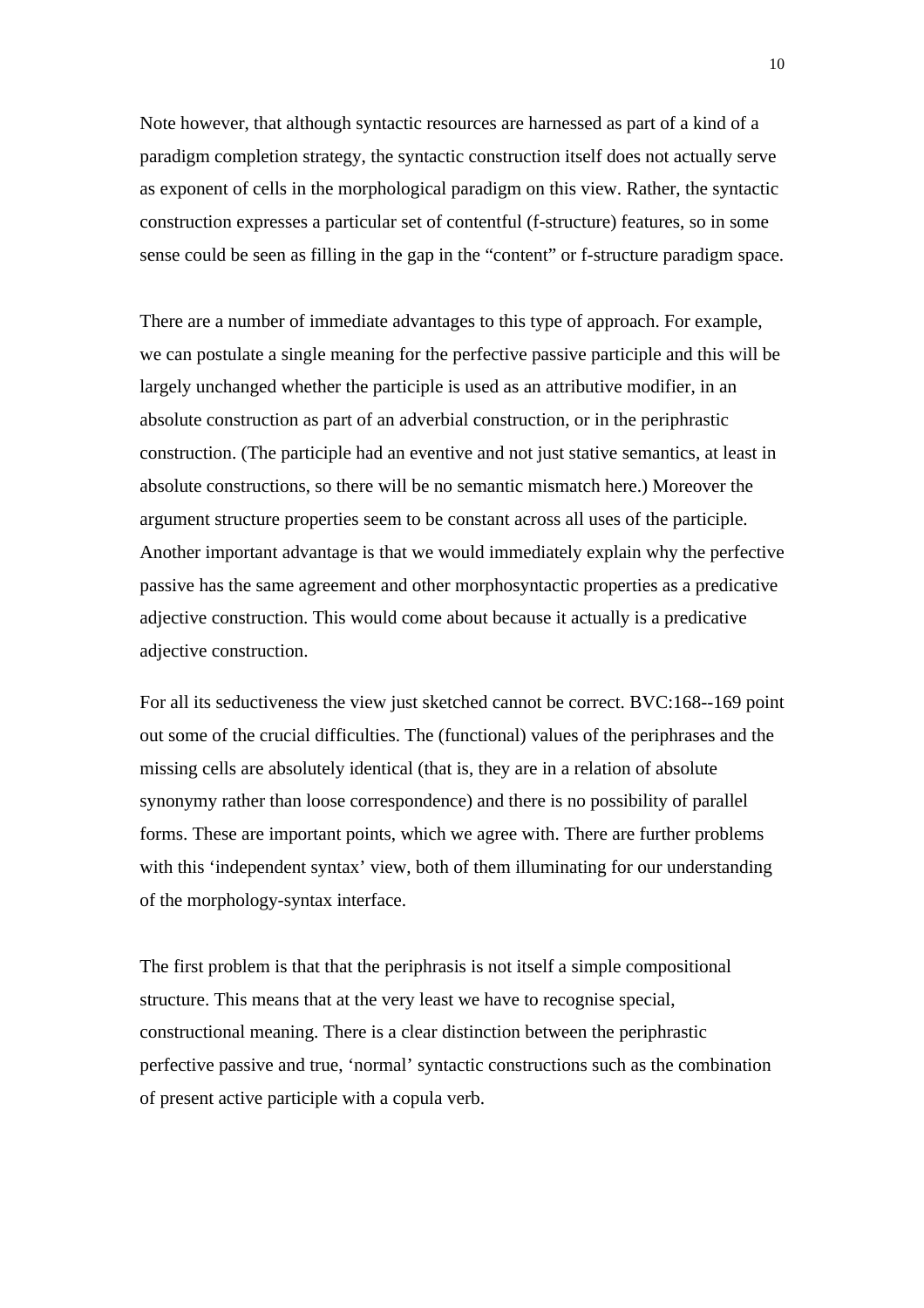Latin had a present active participle in -ens which could (occasionally) be used predicatively:

(9) uidetis ut senectus sit operosa et semper agens aliquid et moliens you.see how old.age is busy and always aiming something and trying 'You see how busy old age is, always aiming and trying at something' (Cat. M. 26, cited in Allen and Greenhough, p. 311)

Here the participles agens 'doing, aiming' and moliens 'trying' are conjoined with the true adjective operosa 'busy' to form a predicative complement to sit (present subjunctive form of esse). Now, in a true syntactic construction we find the full paradigm of the copular verb, just as we would find with a predicative adjective. However, in the case of the perfective passive periphrasis we see a rather different pattern. The periphrastic passive doesn't have this freedom. Instead, the imperfective form of the copula is used even though the construction itself expresses perfective aspect. Thus, to express the perfective past passive 'I had been praised' Latin used the construction laudatus eram, not laudatus fui. If the analogy with the true periphrastic constructions had held then laudatus eram would have meant 'I was being/used to be praised' or 'I had been being praised', contrasting with laudatus fui which would have meant 'I was/had been praised (once)<sup>1</sup>. Presumably, the fact that the imperfective meaning of the copula is neutralized in the analytic passive is connected with the fact that perfectivity is already signalled in the participle. Nonetheless, if the construction really were a syntactic construction, then it is somewhat suspicious that the full set of oppositions implied by the copula is not found. Indeed, it is unclear why there are any synthetic passive forms at all in Latin. A more 'logical' periphrastic construction would treat the participle as solely an exponent of passive voice and would then express all the finiteness features of tense, aspect, mood and agreement through the copula (auxiliary), much as in the participial passive of modern Romance languages. Thus, in much the same way that sono lodato, fui lodato, sarò lodato in Italian mean 'I am praised', 'I was praised', 'I shall be praised', so we might expect the whole of the Latin passive to be expressed by the participial construction: laudatus sum/fui/ero. This latter point doesn't actually refute the syntactic analysis of the perfective passive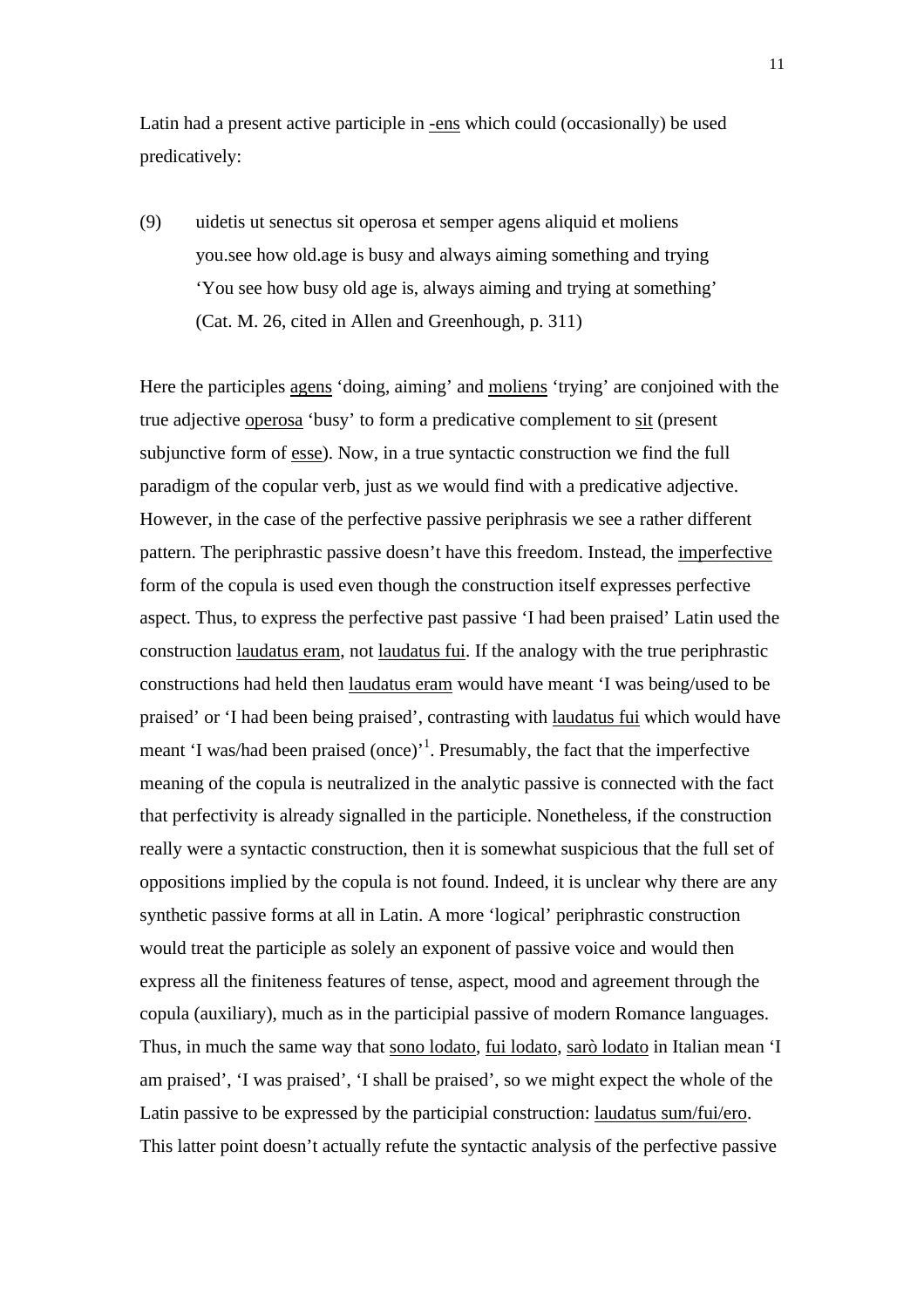construction, but it does raise a question mark over the assumption that the construction is no more than a piece of compositional syntax.

However, there is a second problem with this analysis, and that is the problem of the (semi-)deponents (BVC:172, a point made independently by Stump, in press, Ch. 1.4,). Recall from section 2 that deponents are verbs which are passive in form but active in meaning. The semi-deponents are active in form in the imperfective aspect and take passive morphology only in the perfective aspect. The problem which the (semi-) deponents pose for the syntactic analysis of the passive periphrasis is now evident. These verbs are active in meaning. Therefore, their form cannot possibly be derived from a syntactic construction which realizes passive content. Therefore, the periphrastic construction must form part of the (morphological) paradigm of the verb because it expresses an opposition of form which is not necessarily an opposition of content. In other words, the verb paradigm is 'square' and not 'L-shaped'.

BVC:169 note that such a situation poses serious problems of description for most current theories of morphosyntax. They claim that Lexical Functional Grammar (Bresnan, in press) provides the sort of grammatical architecture to express the idea that a periphrastic form can realize feature values in a morphological paradigm. Their idea involves viewing the paradigm as the space generated by the product of the fstructure features. We will show below that this conceptualisation is incorrect. We agree with their view that lexicalist frameworks are appropriate but we argue that the phenomenon at hand presents more evidence for a more careful typing of features to projections within that theory (in this sense, our approach is along the lines of Frank and Zaenen, 1998).

To see the problem we first provide a brief review of the architectural assumptions of classical LFG.

# 4. Morphological features and Classical LFG

# 4.1 F-structures in classical LFG

Lexical Functional Grammar (Bresnan, in press) posits two levels of surface syntactic representation, c-structure which expresses information about constituent structure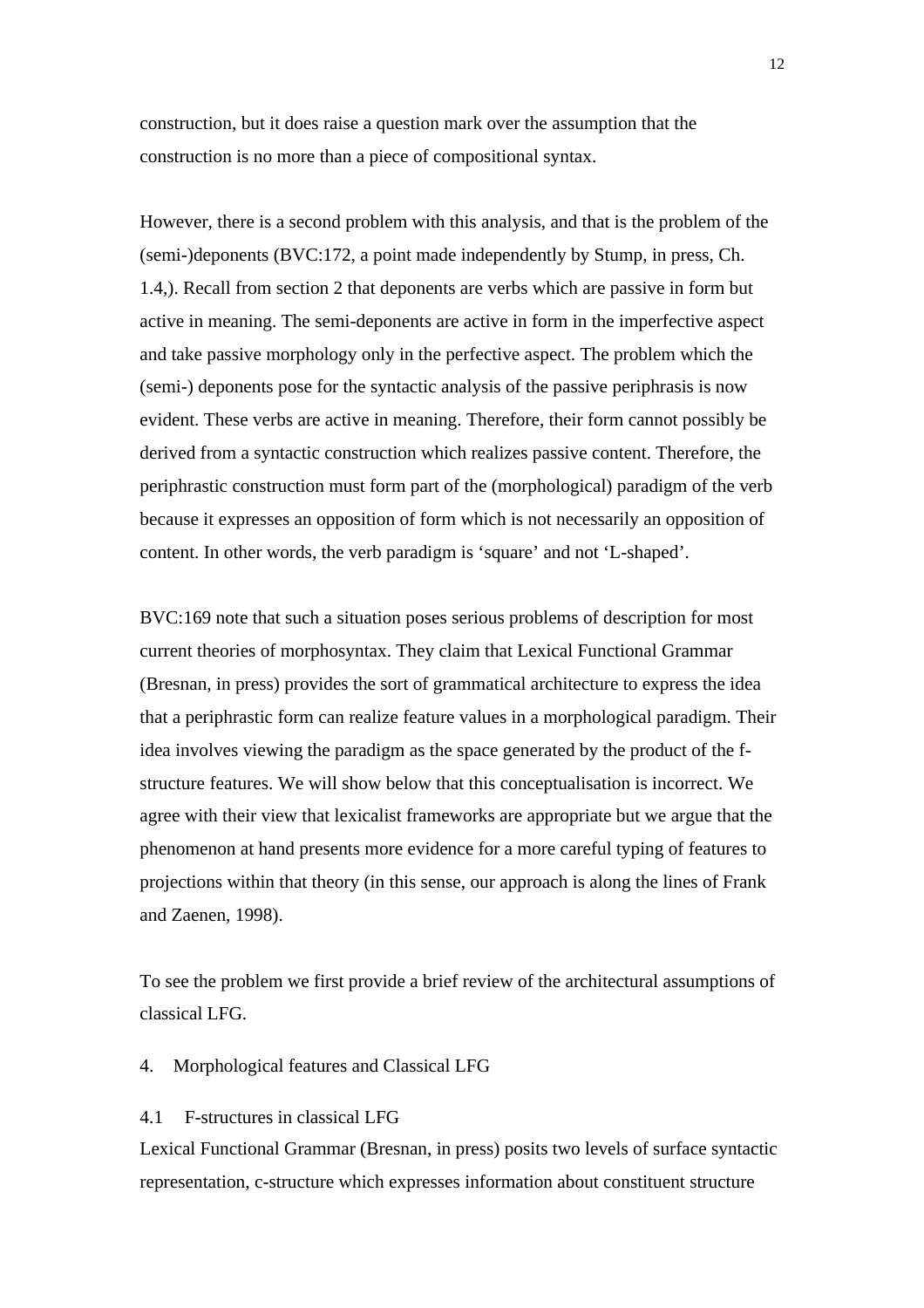and syntactic word class, and f-structure which expresses information about grammatical relations and such semantically interpretable functional features as definiteness, tense and so on. The articulation of these levels of representation together capture the observed wide variability of external surface form (exponence) together with the largely invariant or universal aspects of syntactic structure. It is an important aspect of LFG that it represents grammatical functions in a fashion completely independent of exponence. Thus, whether the subjects and objects of a clause are expressed by word order, agreement, case marking, clitics or whatever (or any combination of these) the f-structure will remain relatively constant across languages and across constructions. This level of representation makes it possible to state generalizations about functional organization which cut across morphosyntactic realization. For instance, the f-structure shown in (10) will be applicable to any language that makes a tense distinction and which has pronominals, whether full pronouns, clitics or affixal (incorporated) pronominals, which distinguish person and number:

(10) f-structure for 'I saw them'

| <b>PRED</b>  | $\text{V} \sec \lt (\text{SUBJ})$ , (OBJ) $>$ |            |
|--------------|-----------------------------------------------|------------|
| <b>TENSE</b> | <b>PAST</b>                                   |            |
|              |                                               | PRED 'PRO' |
| <b>SUBJ</b>  | PERS <sub>1</sub>                             |            |
|              | NUM SG                                        |            |
| <b>OBJ</b>   | PRED 'PRO']                                   |            |
|              | PERS <sub>3</sub>                             |            |
|              | NUM PL                                        |            |

Although f-structure in the classical model (Kaplan and Bresnan 1982) largely abstracted away from information proper to c-structure, such as categorial features  $([±N,±V]$  or their equivalent), it did contain a significant residue of morphosyntactic 'contamination' (see Frank and Zaenen, 1998 for further discussion of this point). Consider, for instance, the analysis of was persuaded (to go) and the lexical information given in (11) (Kaplan and Bresnan 1982:224):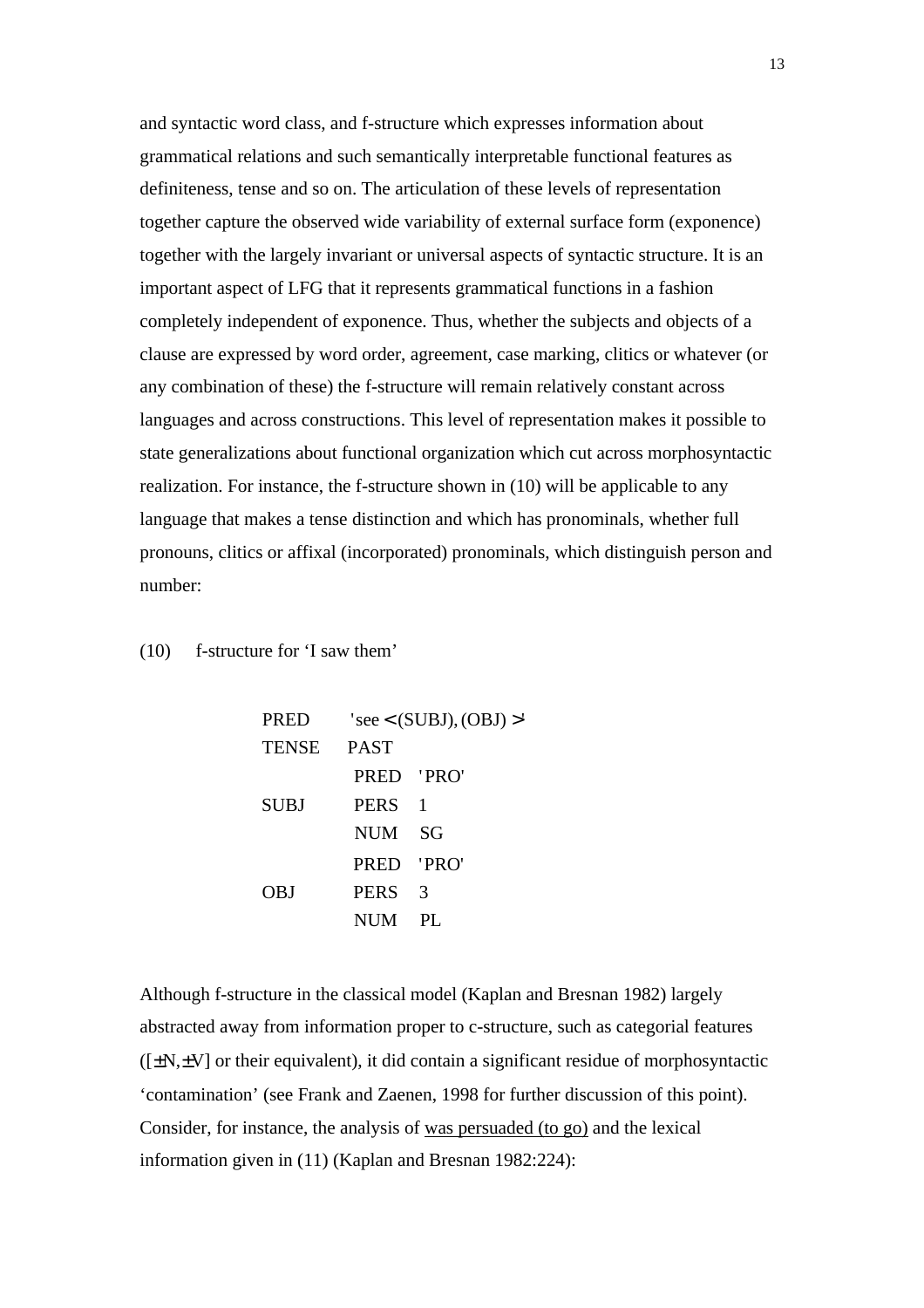(11) persuaded: V,  $(\hat{\Gamma}$ PARTICIPLE) = PASSIVE  $(\uparrow_{PRED})$  = 'PERSUADE< $(\uparrow_{BY}$  OBJ)  $(\uparrow_{SUBJ})$   $(\uparrow_{VCOMP})$  $(\uparrow \text{VCOMP TO}) =_{c} +$ 

The f-structure denoted by  $\uparrow$  in (11) is that corresponding to the predicate 'persuade' and it contains the attribute—value pair (PARTICIPLE :PASSIVE). This f-structure contains a subsidiary f-structure (the value of the attribute VCOMP –corresponding to the VP complement 'to go') which is constrained to contain the attribute-value pair (TO: +). Features such as PARTICIPLE, FIN, VFORM, etc. were regularly used to ensure that morphosyntactic dependencies of this sort were respected. Although syntactic well-formedness may well depend on them, these features have little to do with content and much to do with form. They seem ultimately to be properties of the morphology, that is, m-features or form-features in our terms, and it would be somewhat surprising if they obeyed the same principles as those governing the distribution of subjects and objects or the semantic interpretation of definiteness or tense. In more recent formal work on the architecture of LFG it is often assumed that the f-structure contains precisely those functional elements which contribute to semantic interpretation (Dalrymple, Lamping, and Saraswat, 1993) but this would exclude purely morphological features such as those governing choice of non-finite verb form in a given construction.

In similar fashion, in recent work Bresnan (in press) treats functional categories as contributing grammatical features to the f-structures mapped by the main verb (or noun, adjective, etc), but not themselves having a lexical meaning (in LFG terms, not bearing a PRED attribute). Andrews and Manning (1999) discuss the analysis of Romance causative complex predicates by Alsina (1997), in which two predicates, the causative and the lexical verb, are fused to provide a composite representation with the phrase structure  $[\nabla P \text{ } \underline{C}$  ause  $[\nabla P \text{ } \underline{V}$  erb...]. The composite structure is then said to give rise to a single f-structure representation, and this means that the higher and lower VP must share a good deal of grammatical information. However, it is precisely the morphological form information (m-feature information in our terms) that such VPs cannot share (Andrews and Manning, 1999:40). The direction of much recent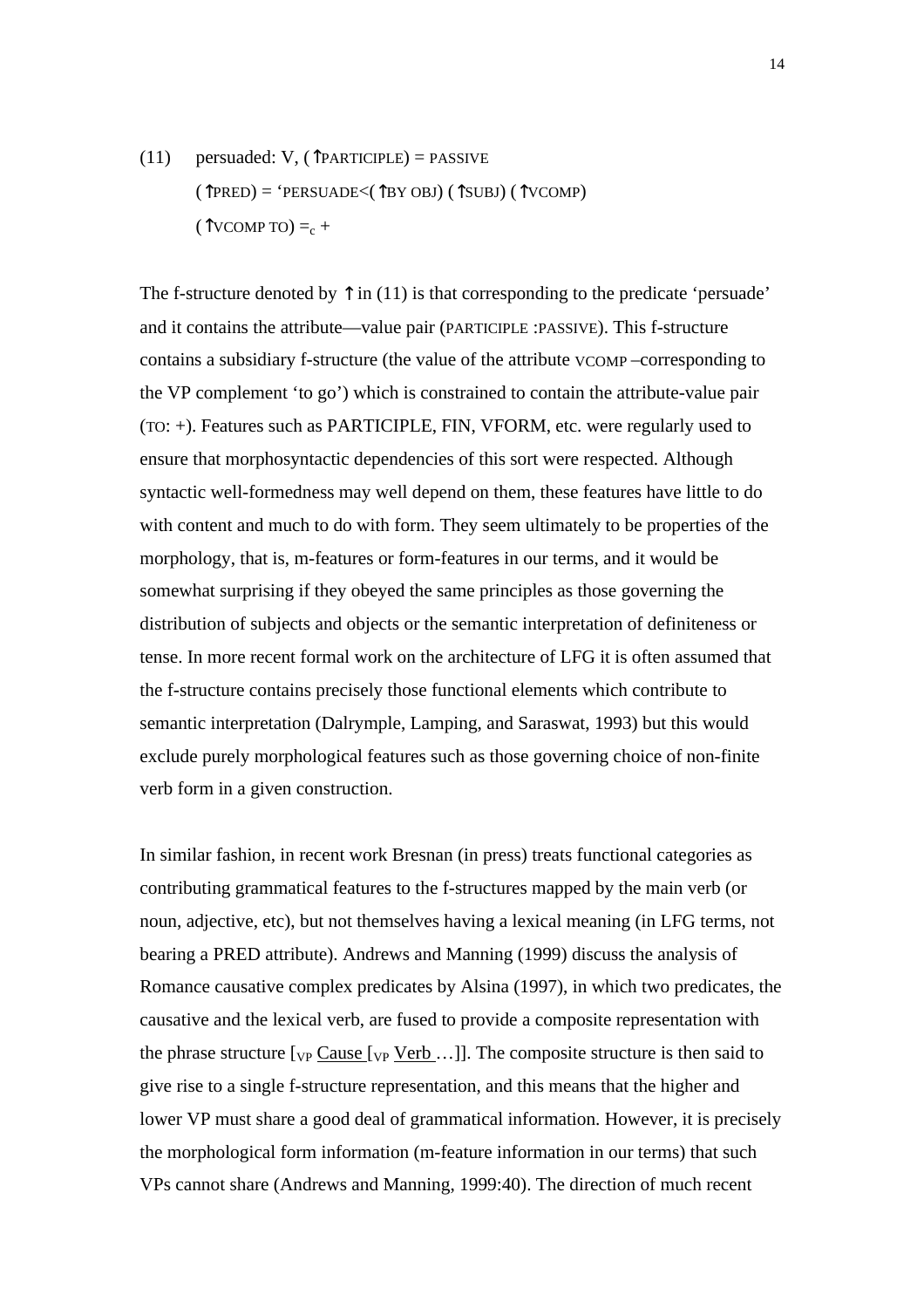work, then, is to recognise the anomalous nature of such morphologically-motivated features in f-structure and move then into a different projection or dimension of linguistic representation. Andrews and Manning, 1999 and Frank and Zaenen, 1998 propose interesting architectural innovations within LFG, but our analysis is essentially independent of the precise choice of architecture.

# 4.2 The analysis of BVC

In their LFG analysis of the Latin periphrases BVC (correctly) posit a single fstructure for both the synthetic (single word) forms and the periphrastic forms. For the periphrasis, their idea is that both the auxiliary and the participle independently introduce (attribute value) constraints: in the normal way, the f-structure corresponding to the syntactic (periphrastic) construction will be the minimal model jointly satisfying these constraints. The description language for LFG f-descriptions is a first order logic with equality: unification is a convenient tool for checking consistency of constraints and building the minimal model.

The participle provides the semantic value of the verb itself (the LFG 'PRED' value), the perfective aspect feature and the passive voice feature, while the auxiliary provides all the finiteness features (i.e. agreement in person/number with the subject, and tense). This can be seen by comparing (12), the f-structure which they propose for laudatur '(she) is (being) praised', with (14), the f-structure which they propose for laudata est 'she was/has been praised', and the representations for laudata and est which they give, shown here in  $(13)$ :

(12)

\n

| laudatur | \n $\begin{bmatrix}\n \text{PRED} & 'lauda < (\text{SUBJ}) (\text{OBJ}) > ' \\ \text{SUBJ} & \text{PER} & 3 \\ \text{GEND} & \text{GEND}\n \end{bmatrix}$ \n |                                                                                                                                                                                             |
|----------|--------------------------------------------------------------------------------------------------------------------------------------------------------------|---------------------------------------------------------------------------------------------------------------------------------------------------------------------------------------------|
| 12)      | laudatur                                                                                                                                                     | \n $\begin{bmatrix}\n \text{YFORM} & \text{FIN} \\ \text{TENSE} & \text{PRES} \\ \text{ASP} & \text{IMPERF} \\ \text{NOOCE} & \text{PASS} \\ \text{MOOD} & \text{INDIC}\n \end{bmatrix}$ \n |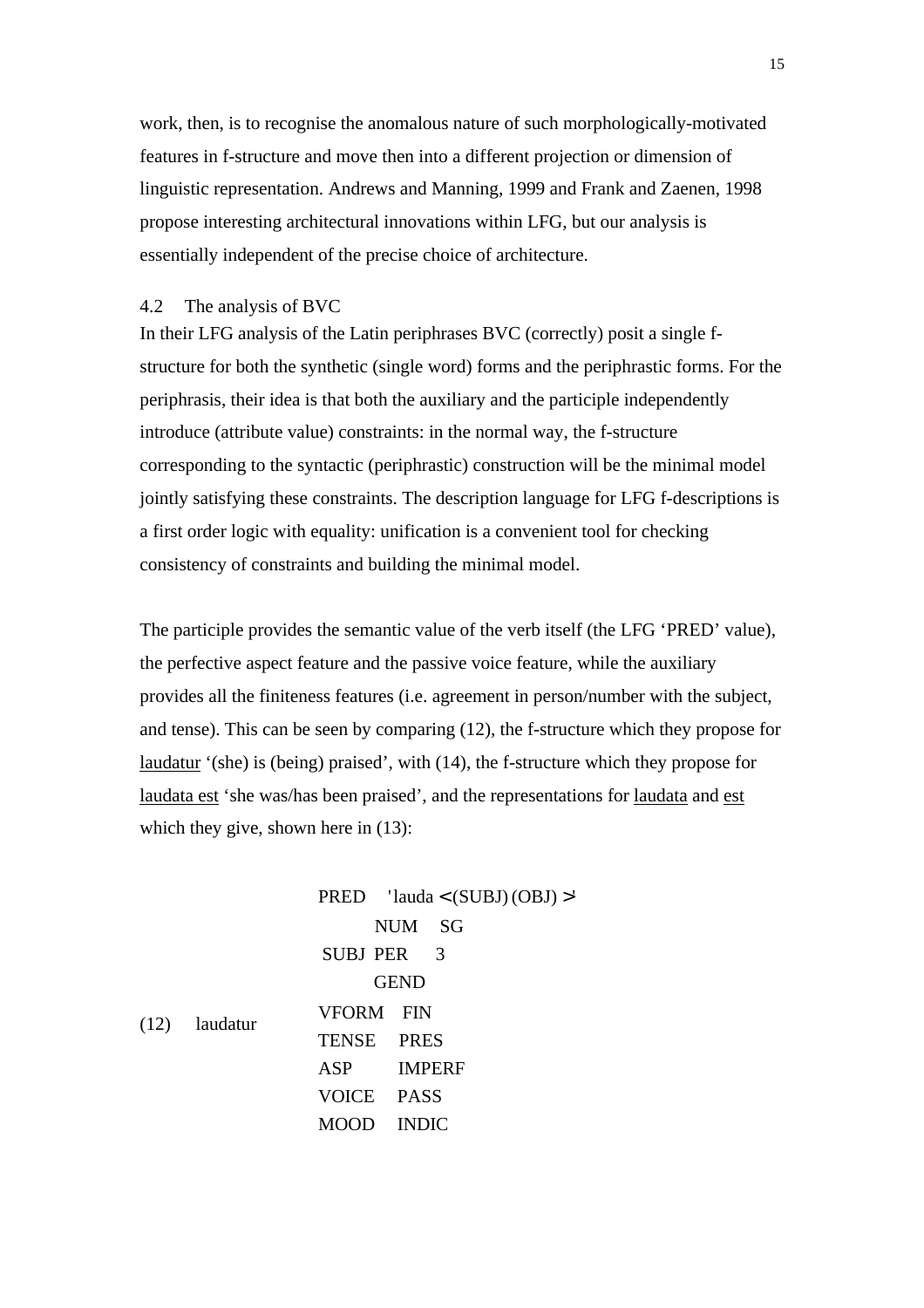

(14) is intended to satisfy the constraints in (13a) and (13b). Unfortunately, however, (13a) and (13b) cannot be partial descriptions of the same f-structure. Any attempt to unify these representations will fail because of a clash in the feature specifications PART and FIN in [VFORM PART] and [VFORM FIN].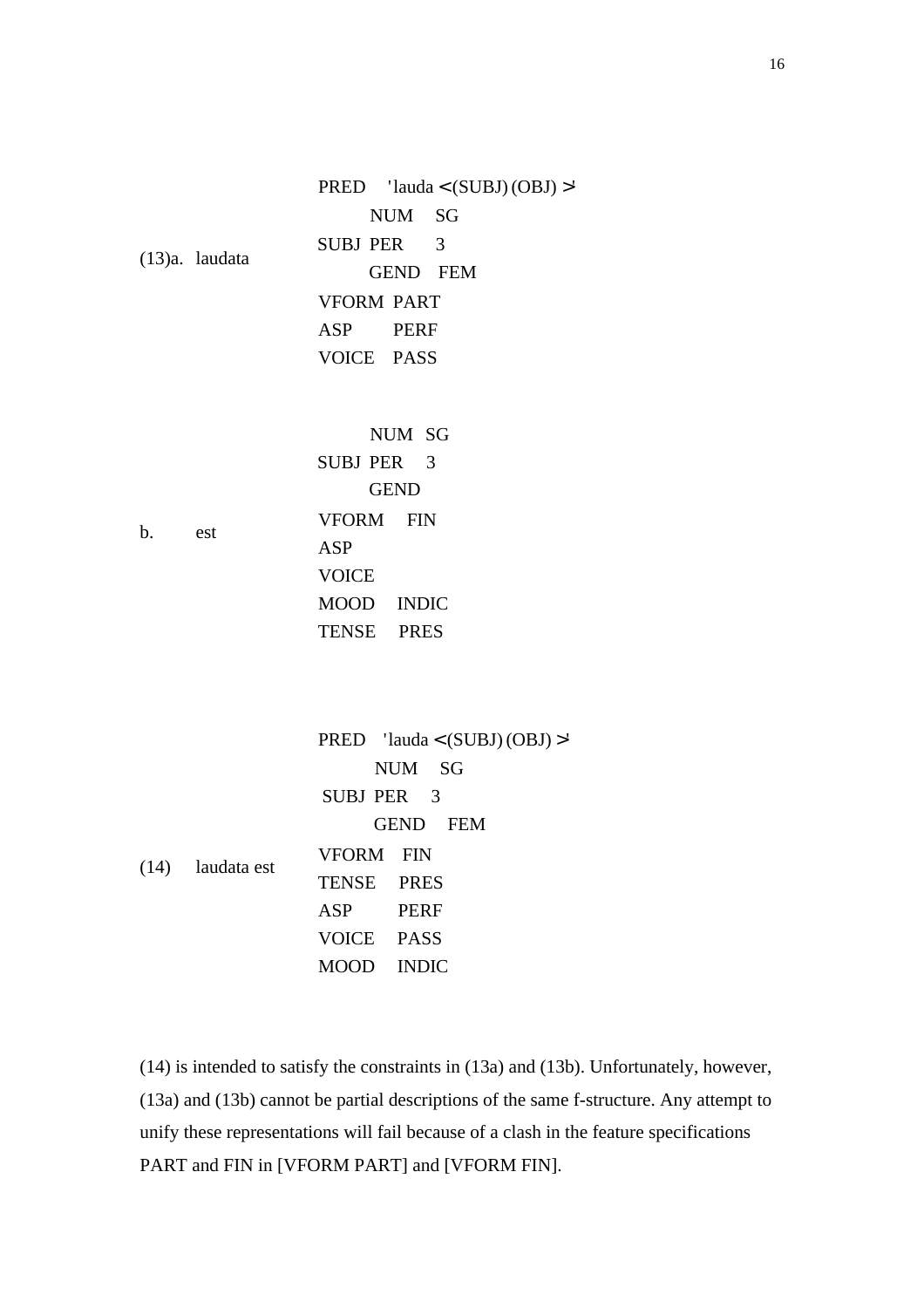Note that in the intended analysis the participle defines the aspect (perfective) and voice (passive) features of the associated f-structure. Since the auxiliary and the participle map to one and the same f-structure, the information associated with the auxiliary esse must be consistent with these equations. But the auxiliary forms which are actually found in this construction would appear, in fact, to be morphologically imperfective in aspect (est, erit, erat), while the perfective forms (fuit, fuerit, fuerat) are not permitted. What BVC appear to have in mind is an additional set of (lexical) entries for the auxiliaries est, erit, erat which, distinct from their counterparts in nonperiphrastic usages, are unmarked for aspect. Furthermore, some additional mechanism (which they do not discuss) must be specified to ensure that the participle combines only with these wordforms, and not with the perfective forms fuit, fuerit, fuerat, which themselves bear an ASP value consistent with that of the participle.

These problems seem to follow from the same source. Despite acknowledging that the analytic construction fills a slot in the morphological paradigm, BVC propose an analysis which treats the parts entirely as separate syntactic units independently contributing information to the same f-structure. But these elements have incompatible morphological, formal features. The formalism could, of course, be extended to permit priority union so that, for example, the specification VFORM:FIN might 'over-ride' the specification VFORM: PART associated with the participle, and the specification ASP: PERF associated with the participle might 'over-ride' the specification ASP:IMPERF associated with the tensed auxiliary. But even if we were to permit this, it would not capture the facts adequately. The participle remains a participle whatever the meaning or grammatical function of the periphrasis. Indeed, this is why it agrees with the subject in the manner of a predicative adjective rather than a finite verb. The standard model of LFG presupposed by BVC is unable to capture the fact that the participle and auxiliary word forms in the periphrastic construction still bear the same morphological description they always have even though the construction they form now conjointly realizes an entirely different set of features, namely the perfective passive.

17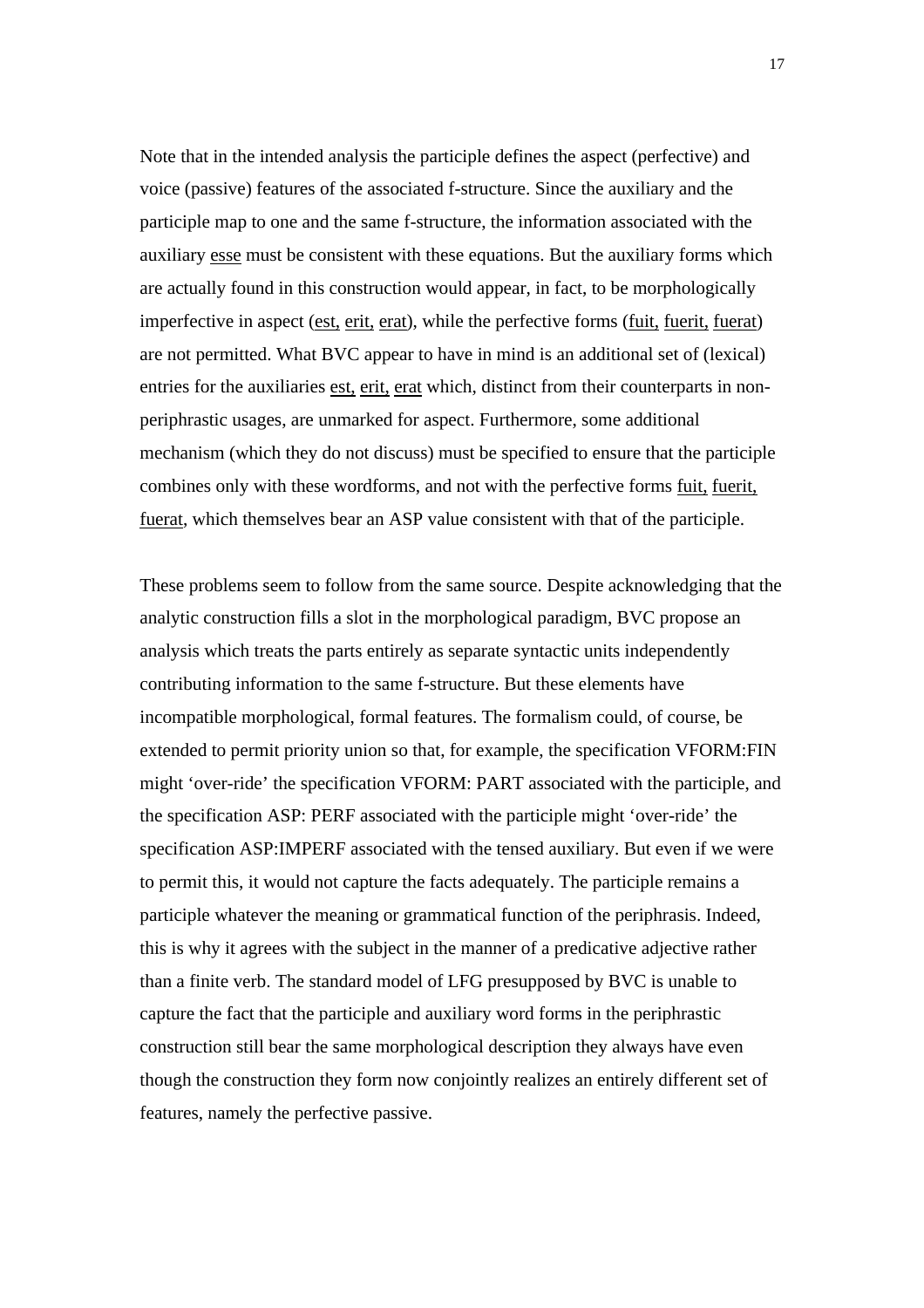Ackerman and Webelhuth (1998:142--3 fn 4) discuss in passing the Latin periphrasis from precisely this point of view. They point out that earlier descriptions of such phenomena fail because they fail to "separate morphosyntactic information such as being a participle of the perfect from predicate information such as having a passive function structure." They claim "The confusion dissipates immediately once we recognize the following important distinction: morphosyntax is a way of categorizing word-sized units of form, but meanings, voice, and function inventories are ways of specifying predicates whose content is realized by one or more word-sized units identified by their morphosyntactic profiles." [emphasis original]. By 'predicate', Ackerman and Webelhuth here essentially mean either single word verbs or periphrastic constructions which realize some language specific set of morphosyntactic features (such as perfective passive).

In sum, the analysis of the Latin periphrasis offered by BVC is valuable for two reasons: first it correctly signals the importance of recognising that the periphrastic construction does indeed complete/enter the paradigm space, and second, it illustrates the problems engendered by conflating form (morphological) features with the sorts of contentful features appropriately represented in LFG f-structures (this problem is recognised explicitly in Ackerman and Webelhuth, 1998, Andrews and Manning, 1999, and Frank and Zaenen, 1998). The problems that the BVC analysis encounters all centre around one set of phenomena, namely, morphosyntactic constructions that are used to realize syntactic features other than those they would normally be associated with. The Latin data, just like the past tense in Spoken French or the periphrastic constructions discussed at length in Ackerman and Webelhuth, demand that we separate form from function, and equally demand that we treat entire constructions as conjoint exponents of features, possibly in a non-compositional manner. The Latin data show in addition that purely morphological features, and not just s-features, can be spelled out by multi-word constructions.

We will offer a re-analysis of the construction which unites the architecture of LFG with the realizational word-and-paradigm approach (as instantiated in the work of Stump) essentially following Ackerman and Webelhuth (1998).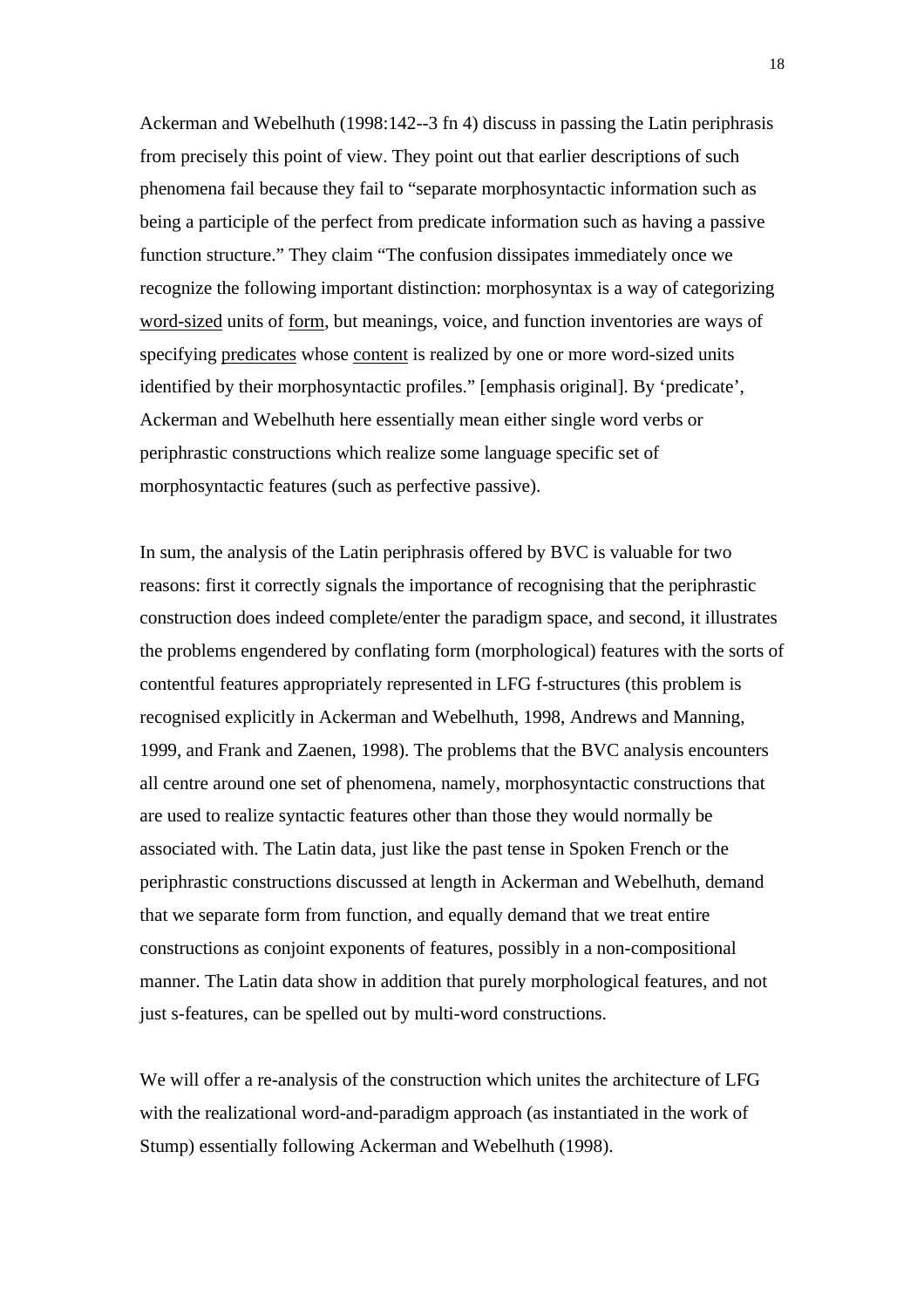#### 5. M-features and s-features in Frank and Zaenen (1998)

# 5.1 Analysis

We have stressed the need to distinguish two kinds of morphosyntactic features, and dwelt at some length on the problems which arise when form or exponence related features are encoded in LFG f-structures. A particular source of confusion is that the domains of these features are not totally disjoint: there is both an m-tense and an stense feature. Thus the French analytic past tense est venu will have the m- and sfeatural descriptions as in (15):

(15) m-features: [m-Tense:Pres] + [m-Participle:Perfect] s-features: [s-TENSE Past]

Although there is an obvious need to keep m-features and s-features separate, it is equally true that in languages with rich morphology, especially, there is frequently an (apparently) trivial mapping between the two sets of features. We assume that there is need in such systems to acknowledge the existence of both sets of features, for the mfeatures define the morphological paradigm space. In such cases, there is a trivial mapping between morphological and contentful features, for example:

 $(16)$  Tense  $\Leftrightarrow$  TENSE

Aspect ⇔ ASPECT Voice ⇔ VOICE Person ⇔ PERSON Number ⇔ NUMBER  $G$ ender  $\Leftrightarrow$  GENDER

Of course, the features 'Tense' and TENSE are completely different formal objects on such a view (as can be seen by replacing all the feature names with completely arbitrary integers).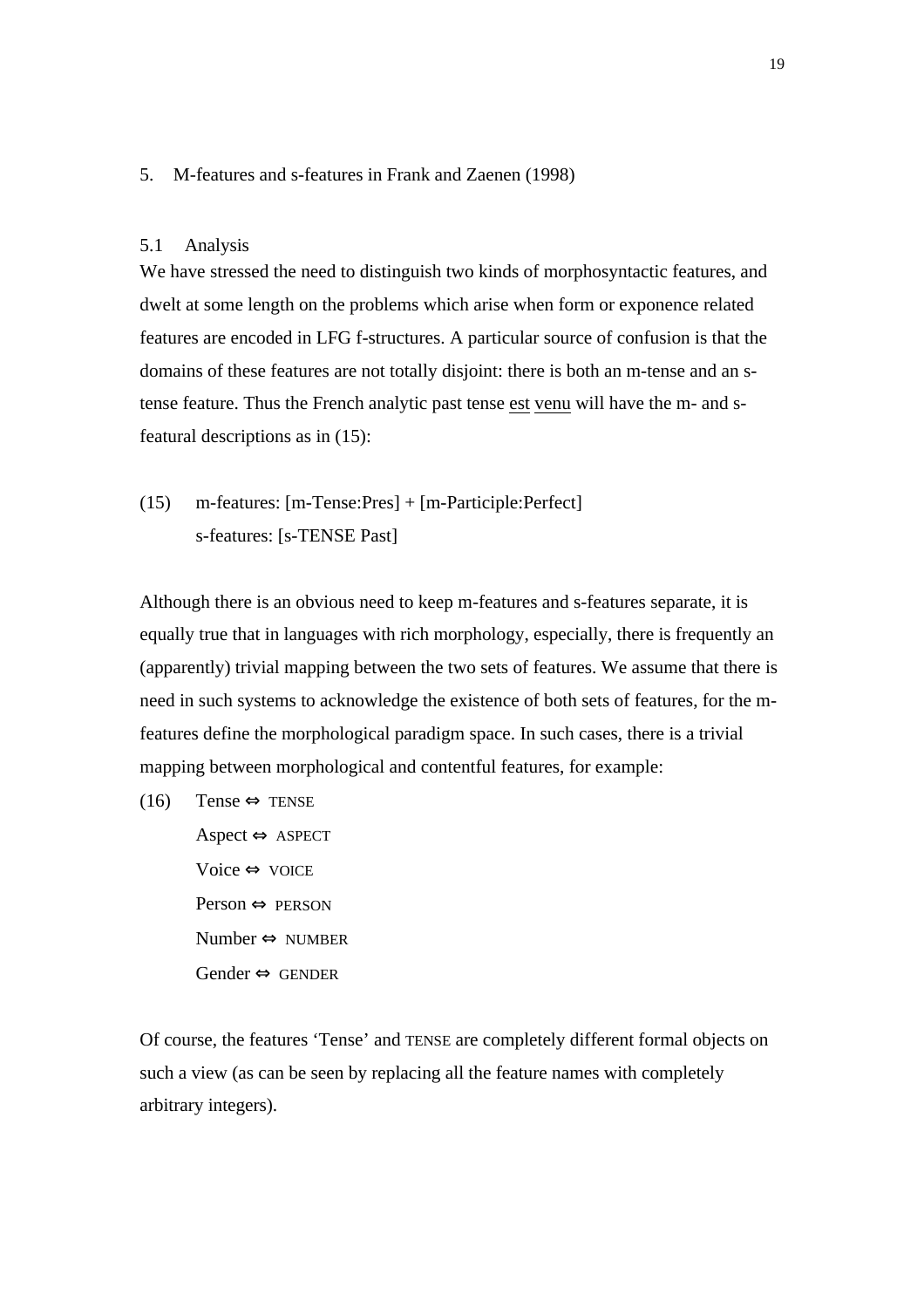Only s-features may appear in f-structure (and on the most restrictive versions of LFG, arguably only semantically interpretable s-features). The m-features can be represented on a special m-structure projection (as in Butt et al., 1996, Frank and Zaenen, 1998) or can be regarded as part of a global set of features but typed, so as to distinguish them from s-features (members of an m-restriction class in the sense of Andrews and Manning). For our purposes it doesn't greatly matter how this is implemented, provided the type differences m- vs. s-feature are observed. In the rest of this section we illustrate how the Latin periphrasis problem can be recast in a version of LFG which respects a distinction between morphological and contentful (fstructure) features, the projection structure architecture of Frank and Zaenen 1998. Frank and Zaenen (building on earlier work by Butt et al., 1996) propose the following projection architecture for LFG:

(17)  $φ$   $µ$ c-structure  $\rightarrow$  f-structure f-structure  $\rightarrow$  m-structure

In LFG, passive is conceived of as a morpholexical rule applying to argument structures of predicates and defining a mapping of arguments to surface grammatical functions such that the highest argument maps to an OBL function (or ADJUNCT) and a lower argument to the SUBJ function. For expository purposes we will substitute an f-structure feature VOICE to stand in for this operation over PRED values. Since voice has to be reflected somehow in f-structure representations, whether as a feature, or as a predicate, or as a choice of derivational verb form, the exact choice of notation is immaterial to our concerns.

Our reanalysis using the Frank and Zaenen system makes use of the following features: at f-structure we distinguish ASPECT, VOICE and TENSE and at mstructure we distinguish the features PER, NUM, GEN, VFORM, AUX, FIN, ASPECT, TENSE and VOICE. We abstract away from other f-structure features which would be required in a full account.

We illustrate with laudata est. The word forms are associated with the lexical descriptions given in (18) and (19), with irrelevant features omitted. The c-structure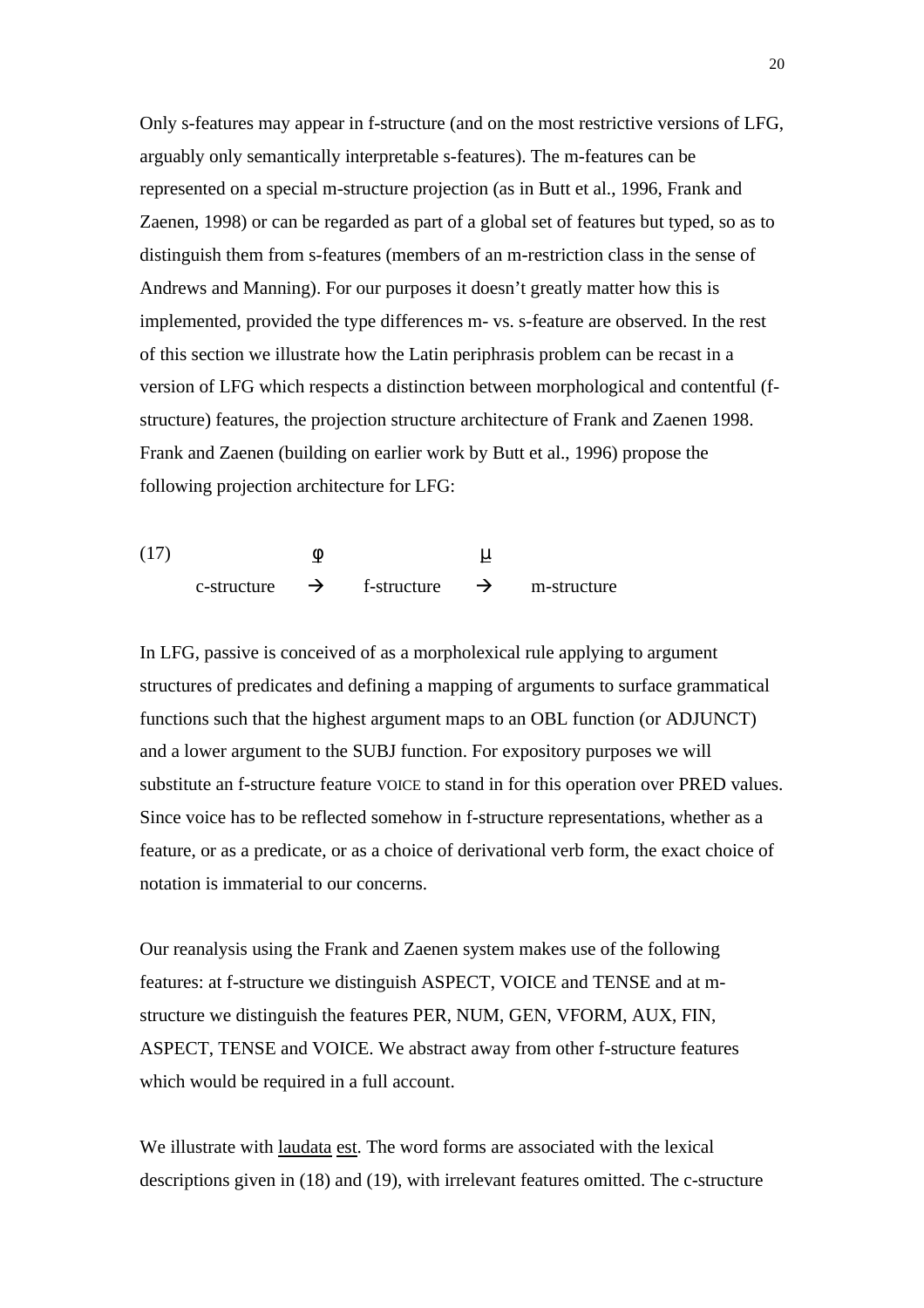nodes V (which dominates est) and A (which dominates laudata) are both associated with the annotation ( $\hat{\Gamma} = \hat{\psi}$ ) which specifies that they map to the same f-structure. An equation associated with the A node specifies that it corresponds to the DEP (dependent) in the m-structure associated with the mother's f-structure. These are shown in the tree (20)(we show informal diagrammatic representations of the collections of constraints in (18) and (19) to aid the reader unfamiliar with LFG notation: the subscript to the attribute names in the informal diagrams is intended to indicate a strict constraint over the value)<sup>2</sup>: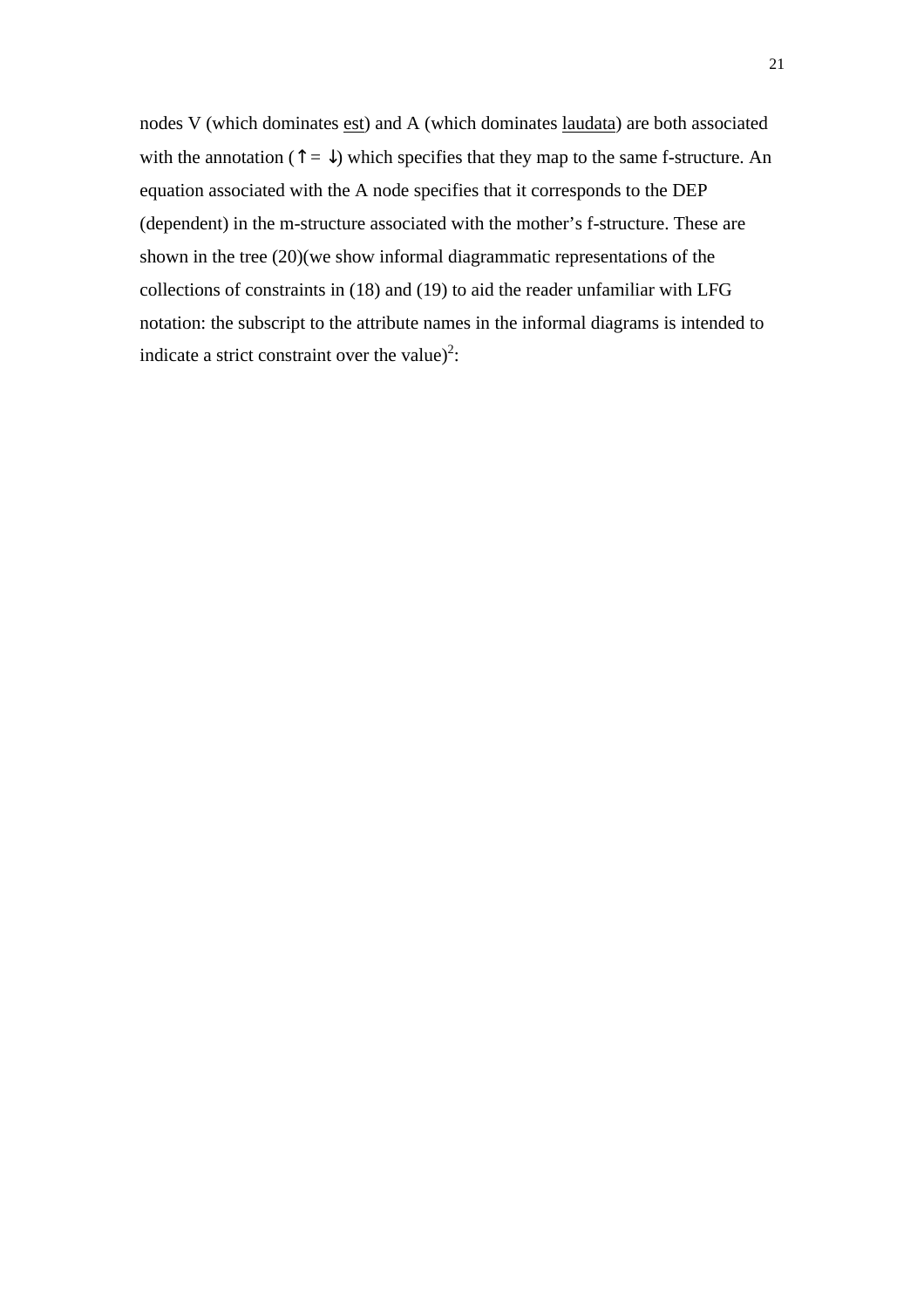

$$
\mu : \begin{bmatrix} \text{AUX} & + & & \\ \text{FIN} & + & & \\ \text{ASP} & \text{IMPERF} & \\ \text{TENSE} & \text{PRES} & \\ \text{DEP} & \begin{bmatrix} \text{VFORM} \\ \text{VOLCE} \\ \text{AUX} \text{-} \text{SELc} \end{bmatrix} \end{bmatrix}
$$

$$
\varphi : \begin{bmatrix} \text{ASPc} \\ \text{TNS} & \text{PRES} \end{bmatrix}
$$

(19) laudata: A:  
\n(
$$
\uparrow \mu
$$
 DEP VFORM) = PART  
\n( $\uparrow \mu$  DEP VOICE) = PASSIVE  
\n( $\uparrow \mu$  DEP AUX-SEL) = ESSE  
\n( $\uparrow \mu$  ASPECT) = c IMPERF  
\n( $\uparrow$  SOICE) = PASSIVE  
\n( $\uparrow$  YOICE) = PASSIVE  
\n( $\uparrow$  SOIE) = PASSIVE  
\n( $\uparrow$  SUBJ)  $\mu$  GEND) = FEM



(other nodes may be interspersed between these)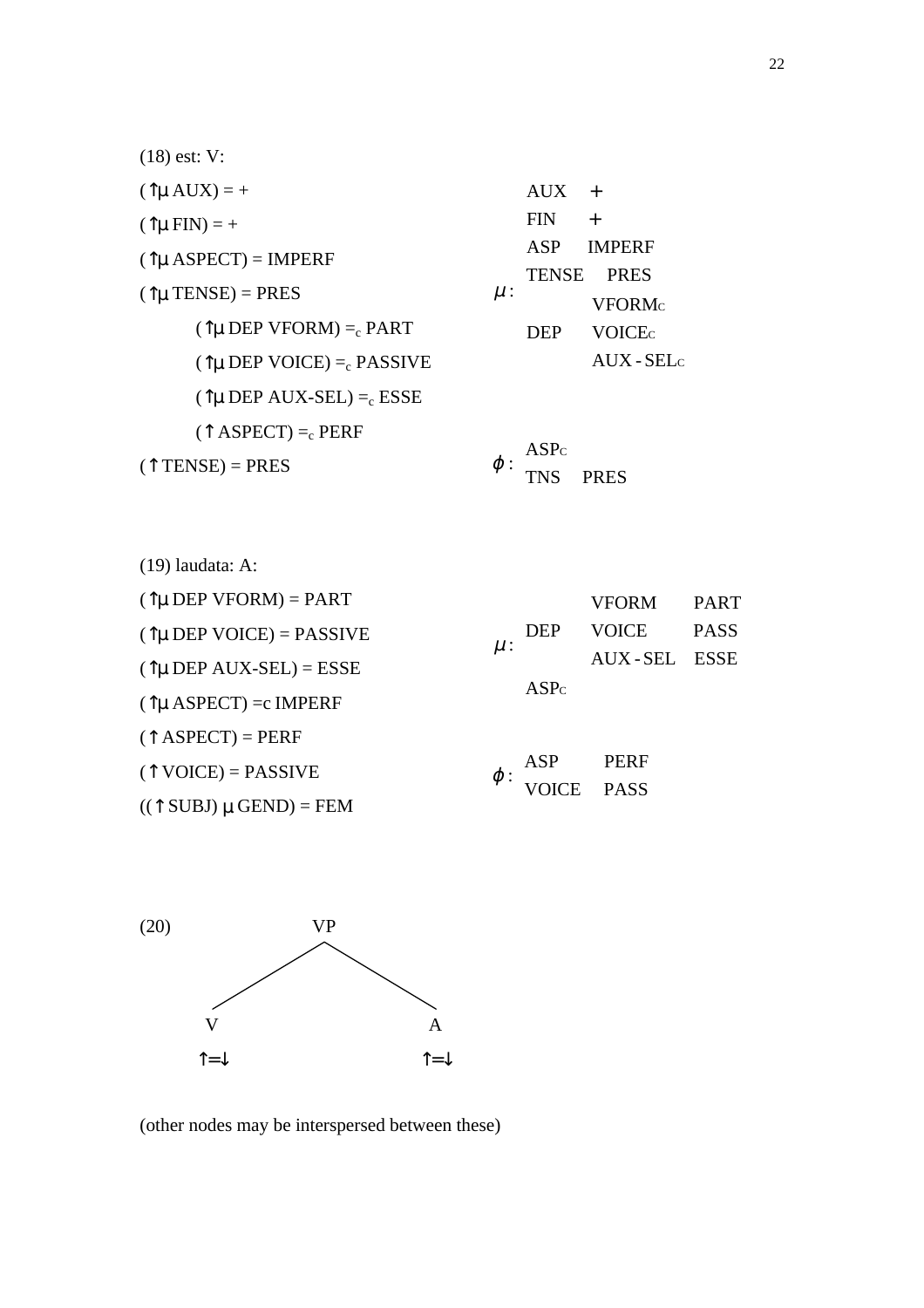The equations in (18) and (19), together with those on the c-structure nodes in (20), define the following f-structure and m-structures.

#### (21) m-structure:



(22) f-structure:

| $[$ ASP      | <b>PERF</b> |
|--------------|-------------|
| <i>VOICE</i> | PASSIVE     |
| <b>TENSE</b> | <b>PRES</b> |

The form laudata is lexically associated with passive voice at f-structure and is a morphologically passive form. Deponent and semi-deponent verbs differ only in that these participles are morphologically passive but not associated with passive voice at f-structure. The auxiliary selects a morphologically (not f-structure) passive form.

# 5.2 Evaluation

Turning to the problems which we outlined earlier, we might now pause to consider whether they are solved. Technically, there seems to be no problem with this solution although the expression is somewhat cumbersome. However the lexical entry for est is novel and additional (this may not be a problem if all the other uses of est are copula rather than auxiliary). Because of the use of the projection architecture we do not have to maintain (counterfactually) that est is devoid of morphological Tense features.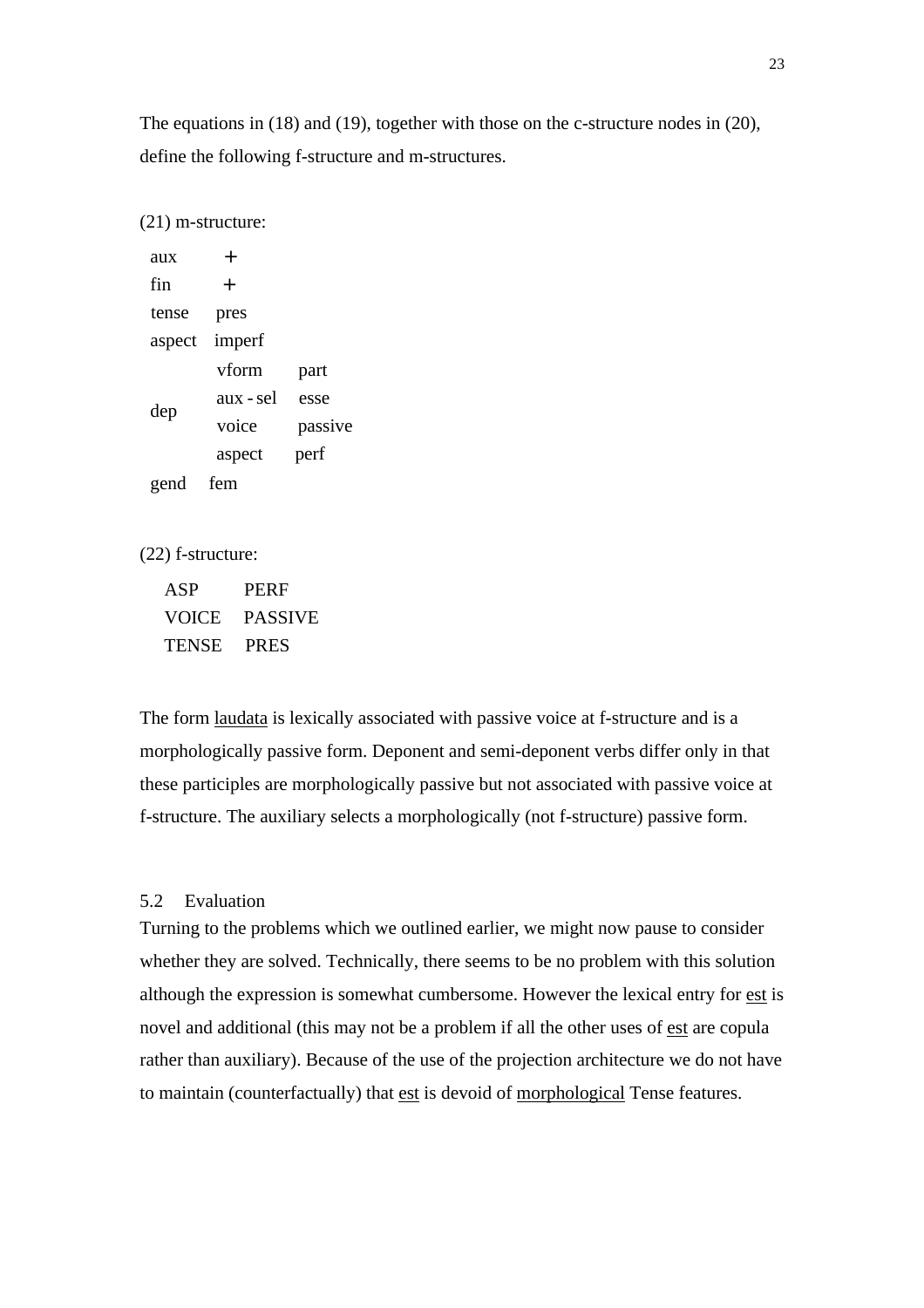However recall that our original premise, in which we agreed with BVC, was that the Latin morphological paradigm is indeed square, and not L-shaped. Given the terminology that we have now introduced, the premise is that the analytic forms laudatus est, laudatus erat and laudatus erit provide values for the combination of features m-Voice (passive), m-Aspect (perfective) and m-Tense (pres, past, fut). The approach outlined in the section above does not quite achieve this. Inspection of the m-structure associated with the f-structure and thus the lexical nodes in (18) and (19) and the tree in (20) shows that the m-structures corresponding to the parts of the construction contain different (and therefore incompatible) values for m-Aspect. But by our own argument it would be incorrect to eliminate the m-Aspect feature on the auxiliary est since this is clearly morphologically an imperfective form, whereas what we need as the m-Aspect feature of the whole is that of the dependent laudata. Moreover we also want the m-Voice feature, [m-Voice:Passive] of the dependent laudata to be associated with the structure as a whole. That is, the m-features that we want to associate with the syntactic construction are as in (23), and our complex mstructure does not correspond to this.

#### $(23)$  [Tense = pres, Voice = passive, Aspect = perf]

The most important point is that this solution actually reintroduces the L-shaped morphological paradigm that we sought to avoid. The syntactic structures are fine but what is to stop the morphology producing the non-existent forms? It must be explicitly stated in the morphological component that there are no (synthetic) finite perfective passive forms, and for deponent verbs it must be stated that there are no active forms, and for semi-deponent verbs, that there are no perfective active forms. But this is tantamount to saying that the morphological paradigm is L-shaped. Though the approach allows us technically to generate appropriate syntactic forms, and associate appropriate m-structures with the separate syntactic atoms, the problem is that the notion that the syntactic construction itself plays a role in the morphological paradigm is missed.

The problem is that syntactic constructions, or multiword predicates, have no ontological status in the theory. Our reanalysis in terms of the Frank/Zaenen proposals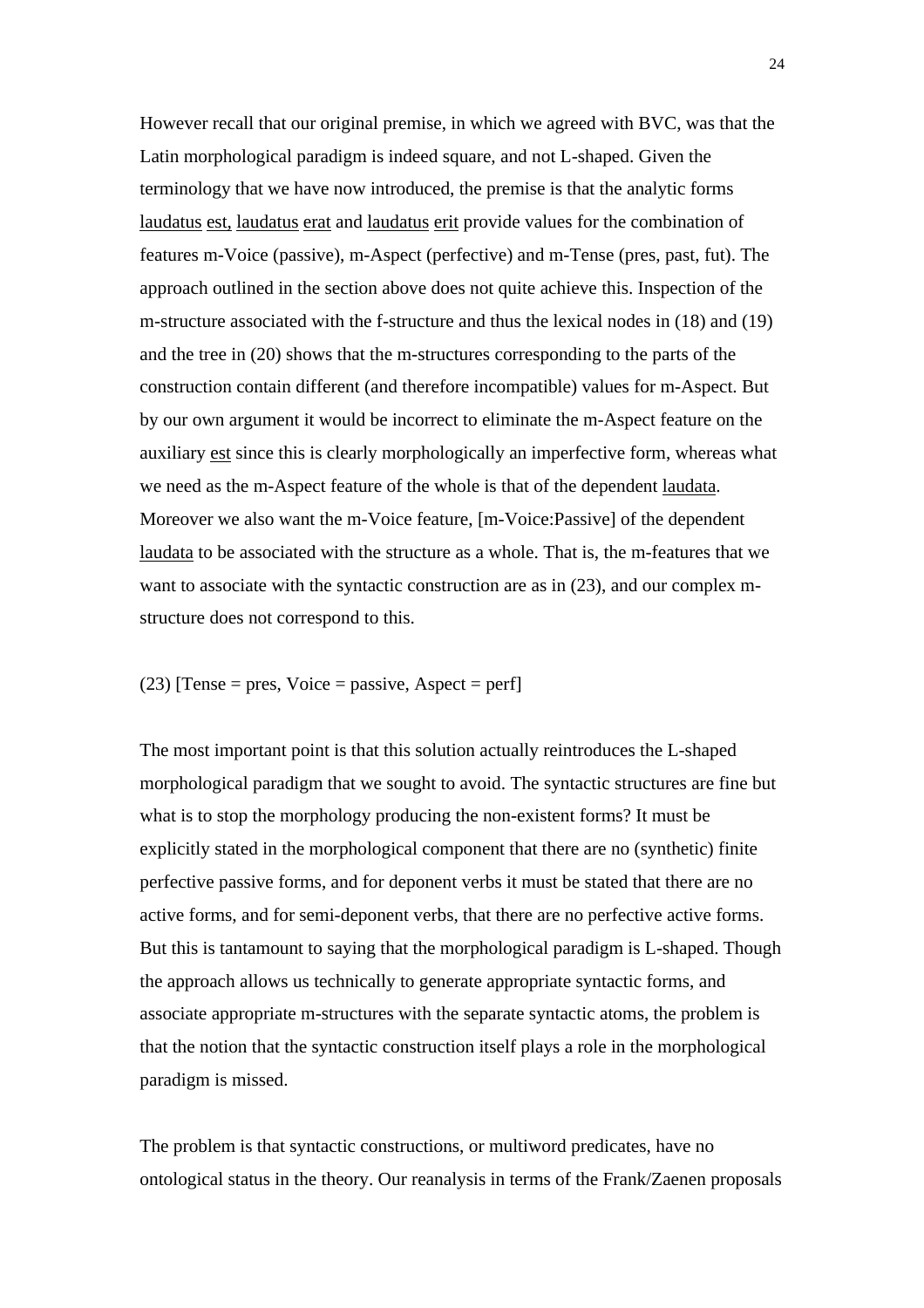ultimately fares no better than that of BVC, and for the same reason. In the following section, we return to our original morphological perspective on these matters and then sketch out how the competing demands can be achieved within the theory of predicates of Ackerman and Webelhuth (1998).

### 6. Rule of referral to a syntactic construction

Recall that the periphrastic construction plays the role of the missing affixal inflection by realizing the morphological features of [m-Voice:Passive, m-Aspect:Perfective] (as opposed to the syntactic, f-structure, features of [s-VOICE PASSIVE], [s-ASPECT PERFECTIVE]). This distinguishes the Latin construction from, say, the English participial passive, which realizes the s-feature [s-VOICE PASSIVE], but doesn't serve to realize any m-features at all.

From the point of view of morphological theory, the situation in Latin is one in which a subspace of a morphological, synthetic paradigm is realized by an independently available multiword morphosyntactic construction. This is effectively a rule of referral in the sense of Stump (1993), in that the syntax independently generates a form (copula/auxiliary + participle) and the morphology then 'refers' us to this form as the exponent of part of the morphological paradigm. Such situations are not unheard of. Stump (in press, ch7, section 5) explicitly proposes such an analysis for the Sanskrit periphrastic future, arguing that it is a part of the verb paradigm. In the theory of Paradigm Function Morphology (Stump, in press) we might propose a special type of morphological rule for Latin which realizes the relevant feature set (cells in the paradigm) by means of a syntactic construction which would normally be associated with entirely different m-features.

We first outline our syntactic assumptions. One of the keystones of our argument is the fact that the participle + auxiliary construction exhibits a strong syntactic similarity to the predicative adjective  $+$  copula construction  $-$  that is, a 'bleached' form of this construction serves as exponent of a set of paradigm cells in the verbal paradigm. The theory of predicates advocated by Ackerman and Webelhuth (1998) provides a helpful way of capturing this constructional overlap. They define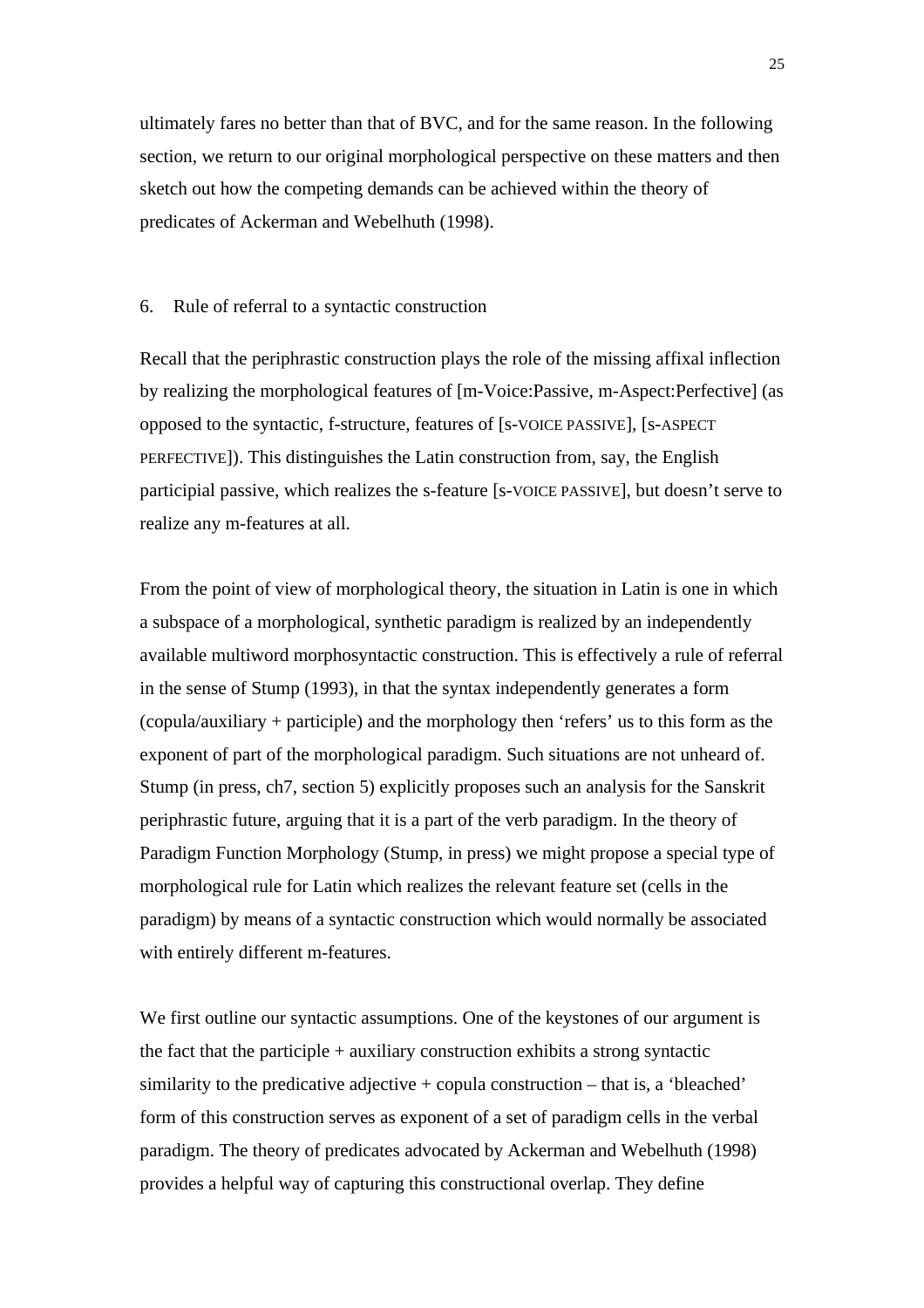inheritance networks for morphosyntactic constructions, based on a universal set of archetypes. We propose that Latin includes in its declaration of constructional types a subtype of the generalized predicate type which we label the 'predicative adjective construction' or pac . The presentation of these constructions is informal – they can be translated into the typed feature structure formalism of Ackerman and Webelhuth<sup>3</sup>:

 $(24)$  pac = Complement: $[\text{AP} \dots \text{A} | \text{Subi} \text{ Agr:} [\dots] \dots]$ ] + Head: $[\text{V} \text{Type:} \text{Copula}]$ 

This states that one of the predicate types consists of an adjective (agreeing with the subject) in construction with a copula verb. The canonical copula verb is, of course, 'to be' (in Latin, esse), though others are also found (e.g. English become, Latin fieri). The copula verb serves as the syntactic head of the construction, though semantically it is the adjective which is the head.

In Ackerman and Webelhuth's terminology, the copula verb here is a kind of auxiliary so that (24) is therefore an instantiation of their Auxiliary Schema (p. 102). The perfective passive construction is a subtype of (24), the predicative adjective construction, and hence bears the agreement features appropriate for adjectives in this language, including Gender. The constructional subtype realizing the perfective passive is informally described by (25):

(25) predicative-participle construction (ppc)  $=$ Complement: $[A_P...A[m-Vform:PassPart,]] + Head:[VType:Esse, m-Aspect:Imperfective]$ 

In the ppc subtype, the adjectival semantic head has to be specified as the passive participle (recall that this label is purely formal, we could equally have labelled it 'Form57'). Moreover, we must specify the copula as the verb esse and restricted it to (morphologically) imperfective aspect forms. This restriction reflects the fact that the grammaticalization process has selected esse as the sole exponent of the passive construction. Things could have been different. In principle Latin could have used any (copular) verb as its passive auxiliary, for instance, it could have used the verb 'become' (fieri), just as is done in German and Polish, or it could have used more than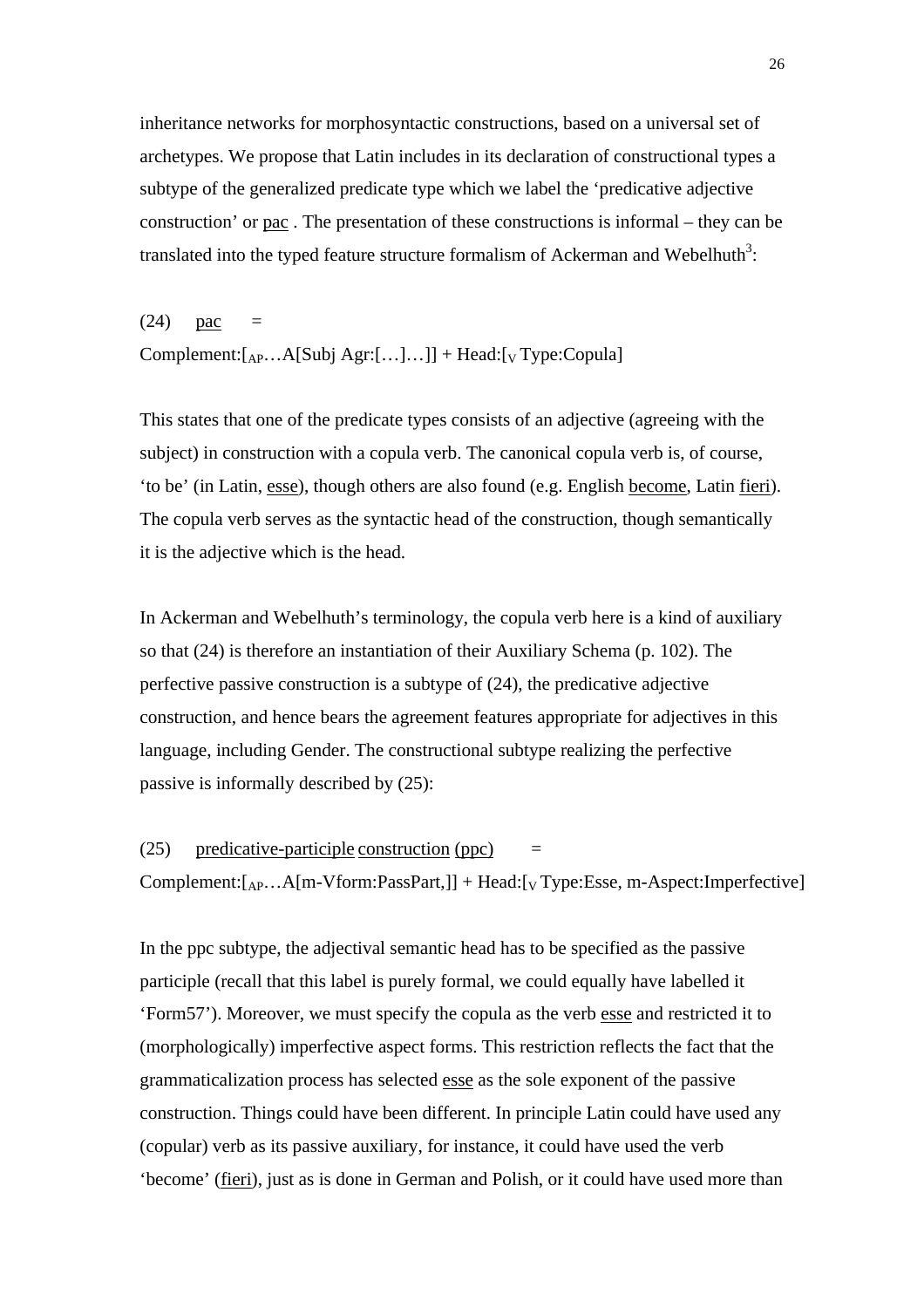one to give subtly different passive types (such as the German werden/bekommen passives or the English be/get passives). That it used 'be' is an accident of linguistic history. Also part of the grammaticalization process is the aspectual restriction. It is possible that this restriction can be made to fall out of other systemic features of Latin conjugation, but failing such a generalization we simply have to stipulate this as part of the construction.

Turning now to the morphology, which we express in terms of Stump's paradigm functions, we specify that the passive participle belongs to Declension Class1/2 (as opposed to present active participles which belong to Class3):

# (26) [Vform:PassPart]  $\Rightarrow$  [m-Class:1/2]

All that remains is to add a rule to the morphology of Latin specifying that the ppc (that is, the construction, or, in Ackerman and Webelhuth's terminology, the multiword predicate) is the exponent of the morphological features Perfective Passive:

(27) Given a verbal lexeme, m-feature set  $\sigma$  (excluding [m-Voice: Passive, m-Asp:Perfective]), then

[m-Voice:Passive, m-Asp:Perfective,  $\sigma$ ](X) = $_{def}$  ppc

Inspection of the Latin verb paradigms reveals that there are no other dependencies between aspect and voice. In other words, the realizations of aspect elsewhere in the paradigm appeal to just the aspect feature and realizations of voice appeal to just the voice feature. This means that the rule in (27) which appeals to both feature sets conjointly will always be more specific than any other realization rule for aspect or voice, and will hence override all other realization rules for aspect or voice<sup>4</sup>.

One important aspect to our analysis is that it severs the link between the predicative use of the participle in the ppc and attributive uses. This is not a criticism that can be levelled at BVC, for their passive participle is effectively a kind of sign, bearing the features of 'passive' and 'perfective' as a lexical property. Indeed, on our approach it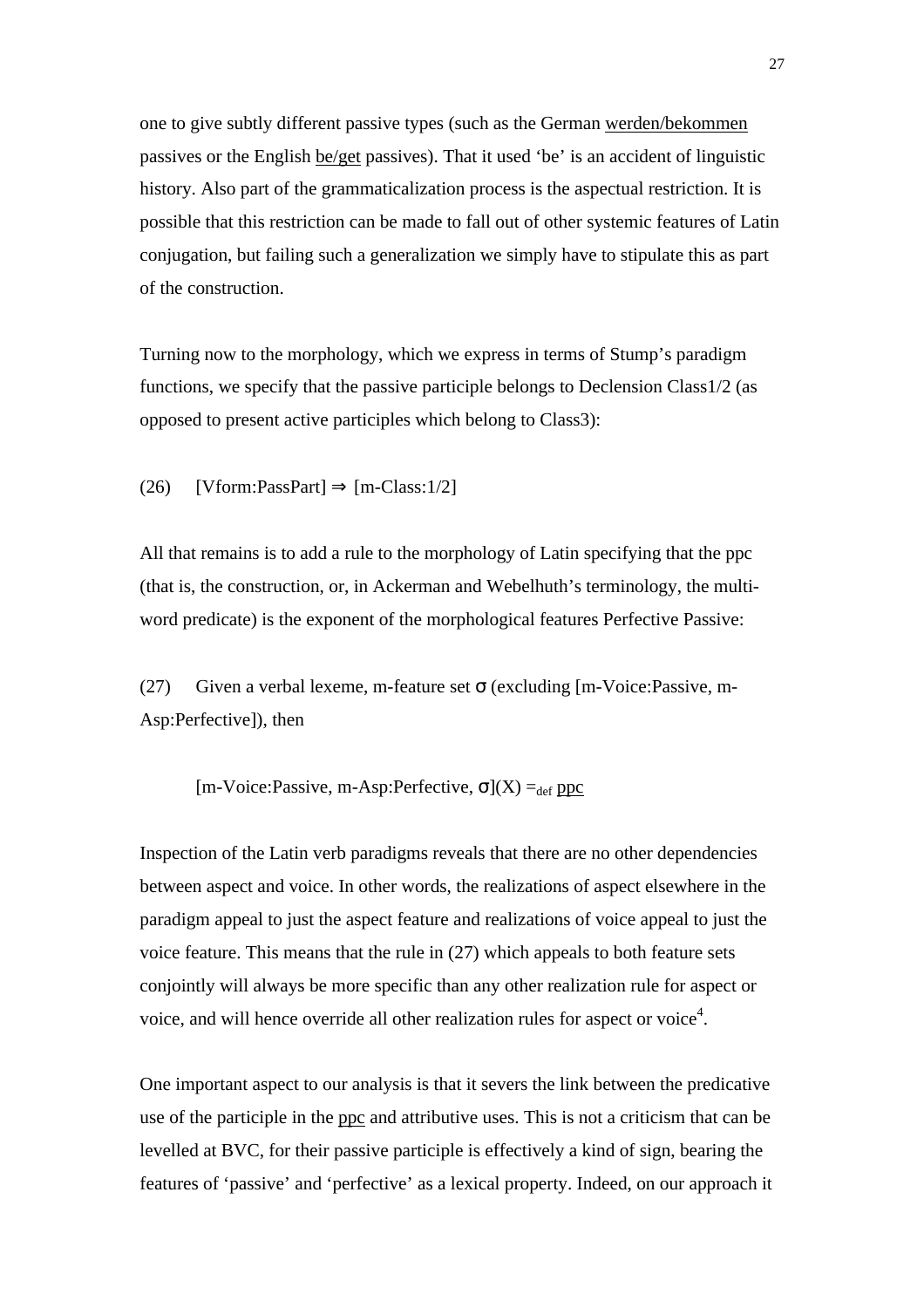is actually an historical accident that the perfective passive construction makes use of the perfective passive participle. This is an automatic consequence of our theoretical architecture. We have adopted the Separationist axiom of word-and-paradigm realizational morphology. We have also argued that the Latin paradigm is 'square' rather than 'L-shaped'. From the latter premise, it follows that the periphrasis is an exponent of cells in the morphological paradigm, realizing morphological features. Coupled with Separationism this means that the individual word forms and morphemes which make up those words are pure forms, and not form-meaning pairs (signs). Nonetheless, it's clear that the default interpretation of the inflected participle is that which associates it with perfective semantics and passive diathesis. This, in fact, is a consequence of assuming a default m-/s-feature mapping which would give (28) when applied to a passive participle form, other things being equal (though how exactly the features of voice and aspect interact with the semantics of attributive modification is a question we cannot pursue here):

# (28)  $[m-Voice:Passive, m-Aspect:Perfective] \Rightarrow$ VOICE PASSIVE, ASPECT PERFECTIVE

For the periphrastic construction, however, the default is overridden, albeit by a feature specification which provides the construction as a whole with the feature values which would normally be associated with the participle in isolation. Far from seeing this as a failing, we regard it as an initial step towards the coding the notion of grammaticalization.

Finally, we must account for the deponents. Here we need a special rule of referral which tells us that the voice feature in the morphology is realized by the passive value for a lexically specified subset of verbs<sup>7</sup>. We assume a lexical feature [Class:Deponent] with subfeatures [Class:Deponent:{Full, Semi}]. We can then state the rule for deponents informally as  $(29)$ :  $<sup>5</sup>$ </sup>

(29) If lexeme L is marked [Class: Deponent], then for all feature sets  $\sigma$ , if ([Class:Deponent:Semi] & [Asp:Perf]) or [Class:Deponent:Full]  $\subset \sigma$  then: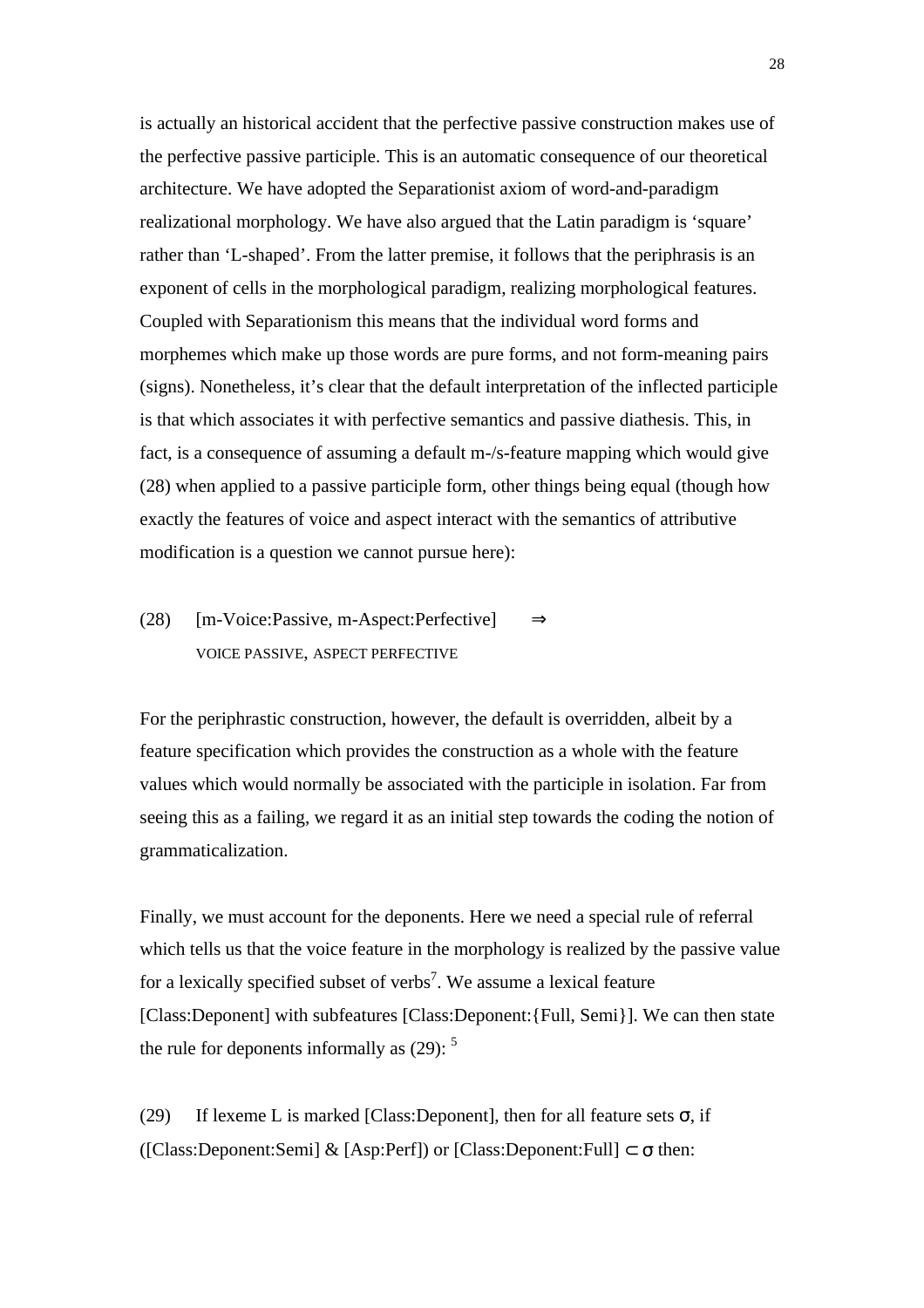#### $[m-Voice:Active] \Rightarrow [m-Voice:Passive]$

In Stump's Paradigm Function theory, rules of referral are not overwriting rules which destroy feature specifications. Rather, they are instructions for constructing word forms. This is important in that it means that we start with a set of feature values which include [m-Voice:Active] and which therefore corresponds, by default, with the f-structure AVM [s-VOICE ACTIVE]. Thus, despite the fact that the referral in (29) applies, the syntax will treat a deponent verb as an active voice form. Given (29), rule (27) will be triggered when we come to construct perfective forms for the deponents and we will obtain the desired form. The syntax itself is (almost) entirely ignorant of the fact that deponents are passive in form. The only way in which this morphological fact intrudes into the syntax is in the perfective paradigm where rule (27) ensures that the features are realized periphrastically. But even then the construction serves to realize [s-VOICE ACTIVE].

The interplay of s- and m-features with deponents can be illustrated in (30):

(30)

[s-VOICE ACTIVE] ⇔ [m-Voice:Active]  $\prod$ [m-Voice:Passive]

The active voice characterization at f-structure (syntax) corresponds by default to the m-feature characterization [m-Voice:Active]. However, in the morphology, the rule of referral (28) intervenes and refers all forms (or all perfective forms in the case of semi-deponents) to a passive paradigm. By separating s-features and m-features we thus have a straightforward way of capturing the intuition that deponents are passive in form (morphology) but active in 'meaning' (i.e. in their syntax) $6$ .

7. Conclusions

We have applied the logical of realizational theories of morphology to the Latin verb paradigm and especially the periphrastic passive forms. The existence of deponent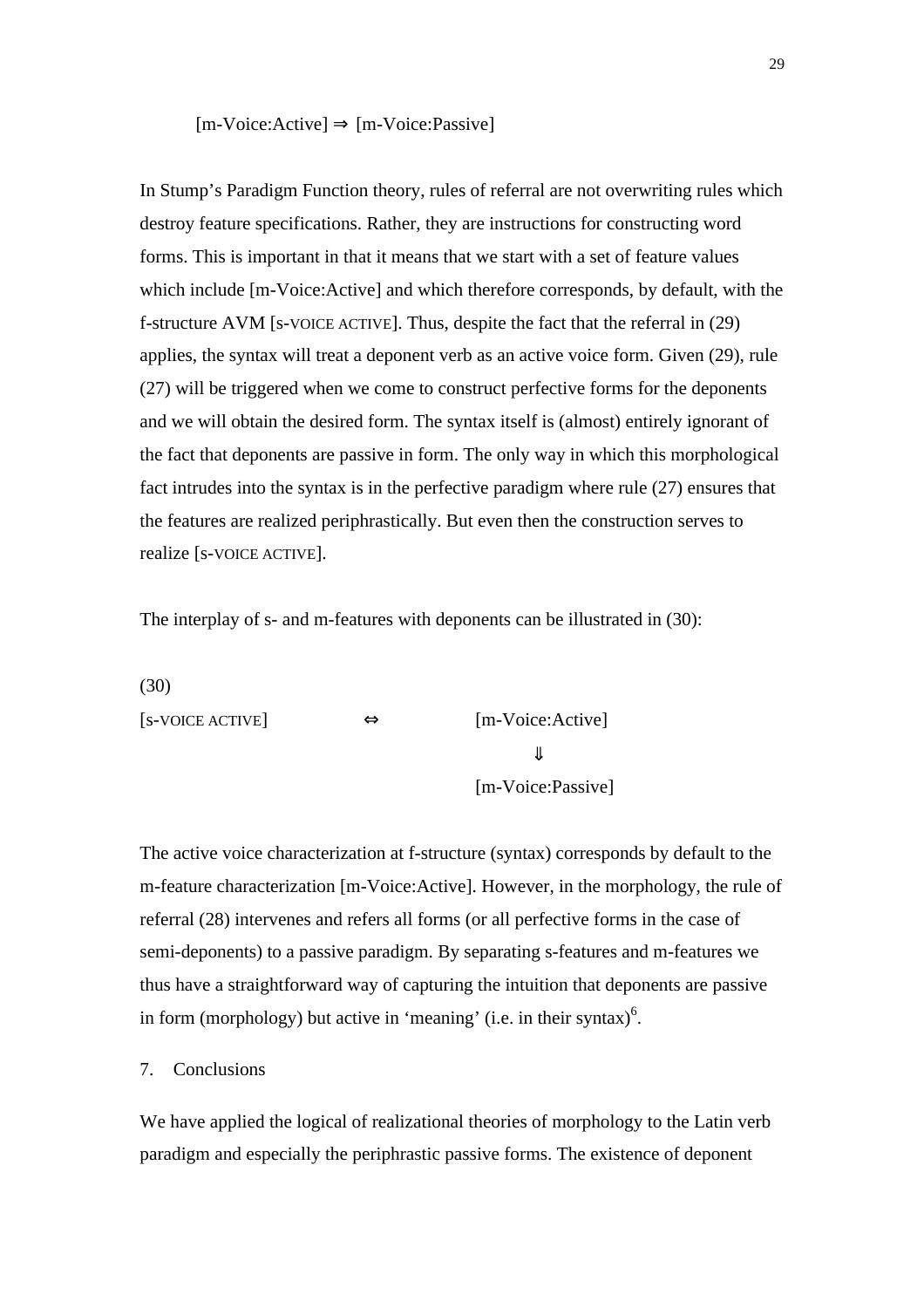verbs has confirmed the traditional view that the periphrasis is an exponent of cells in the morphological paradigm of the verb. This means that the passive interpretation is not the only interpretation for passive verb forms, but only the default interpretation. But from these assumptions it follows that the components of the periphrasis are pure forms: the periphrasis has to be regarded as a kind of constructional idiom.

By way of conclusion, some characterisation of the difference between the account which uses a conspiracy of separate word forms and our account.

Our analysis distinguishes between form features, internal to the morphology, which we refer to as m-features, and content features, of the type which are appropriate for the f-structure projection in LFG, which we call s-features. The participle predicate construction is defined in terms of syntactic words with mfeature specifications. The perfective passive rule in the morphology tells us that this construction realizes the m-features [Voice:Passive, Aspect:Perfective]. This construction is available in various (m-feature) Tense/Mood forms, inherited from the corresponding forms of the auxiliary. All we need to do to complete the analysis is to invoke the default s-feature interpretations of m-feature specifications: [Voice:Passive, Aspect:Perfective] will normally correspond to VOICE PASSIVE, ASPECT PERFECTIVE. The exception is, of course, the (semi-)deponents, which are handled by our (more specific) deponent rule of referral, overriding the defaults. Tense/Mood m-features will default to corresponding TENSE/MOOD s-feature values<sup>7</sup>.

In the analysis of BVC there is no distinction drawn between m- and s-features. Every feature specification of the perfective passive has to be attributed to one or other constituent of the periphrasis. Thus, while for us the specifications [m-Voice:Passive, m-Aspect:Perfective] are taken to be properties of the entire construction, a possibility made available under the assumption of Separationism, for BVC these feature values have to come from the participle itself. Therefore, the feature specifications for the fstructure of the entire clause are almost entirely partitioned amongst the pieces of the construction (except for the value of the subject's Number feature, which is specified on both the auxiliary and the participle). In a sense, therefore, the BVC doesn't really capture the idea that the periphrasis realizes cells in the morphological paradigm. This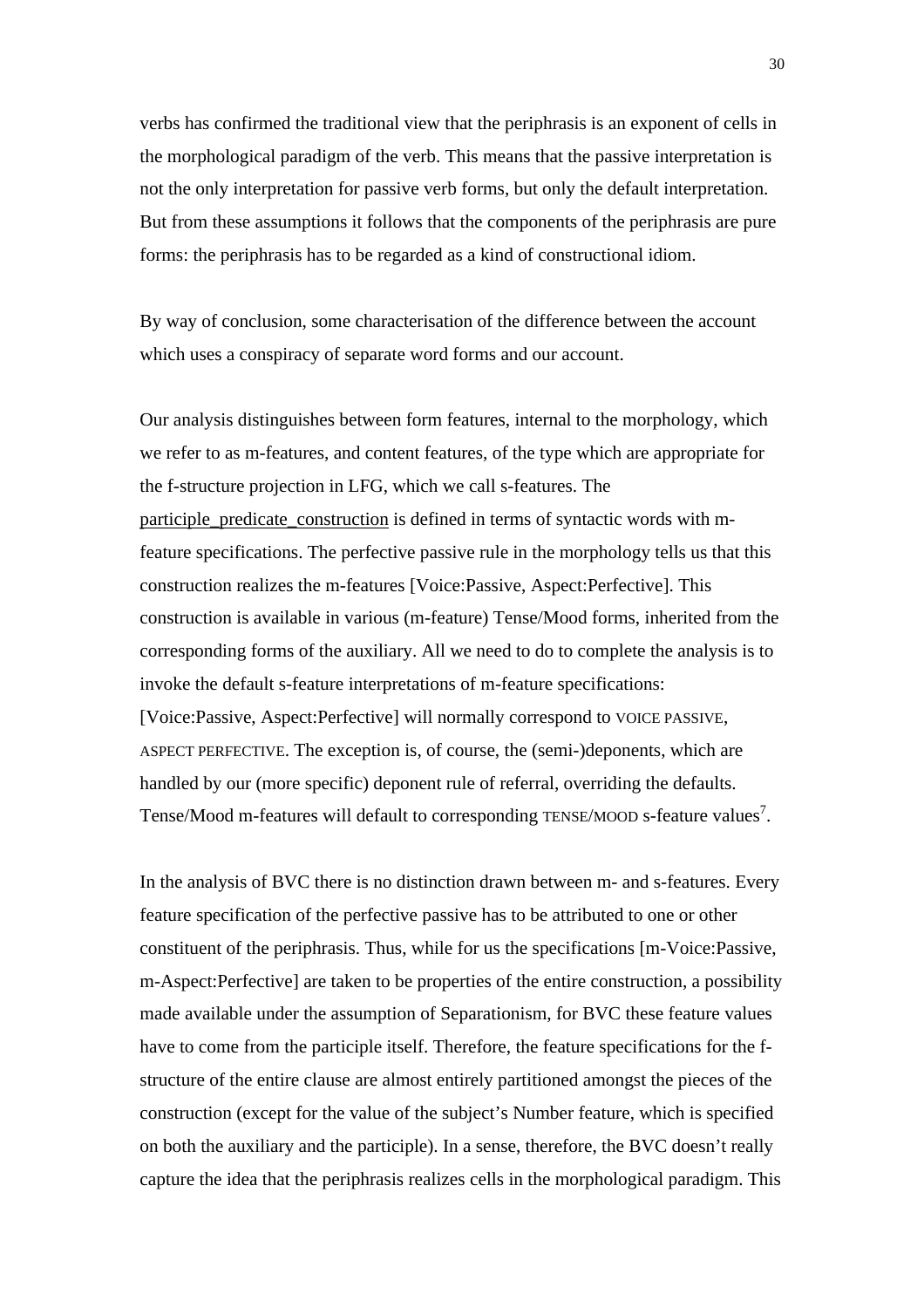is because there is no scope in their account for distinguishing between a morphological paradigm and a syntactic paradigm. Recall that the s(yntactic) paradigm is the declaration of those grammaticalized constructions that the language must realize, whether synthetically, periphrastically, by means of indeclinable particles, word order or whatever. In our approach the s-features defining s-paradigms are largely equated with LFG f-structure features. In BVC's analysis f-structure features have to cover for both m-features and s-features. But this, together with their treatment of the periphrasis in terms of unification, means that they are actually treating the periphrasis as an essentially syntactic phenomenon. Similarly, the rule of referral over m-features that we define for deponent verbs is handled in BVC:172 as an interpretive rule mapping the f-structure VOICE feature (for us s-feature) to a level of argument structure representation. But that rule is independent in kind of morphological paradigms, and one could easily imagine a similar rule being invoked for a language in which voice was mediated entirely in syntactic terms. In effect, then, the notion of morphological paradigm doesn't actually play any role in the BVC analysis. Rather, what BVC are really proposing can perhaps best be viewed as a variant of the straw man we discussed in Section 3, which presupposes an "L-shaped" morphological paradigm.

However, the distinction between m-features and s-features is not in itself sufficient to handle the Latin facts. The architecture proposed by Frank and Zaenen (1998) draws just this distinction, yet the way they deploy their features would lead us into essentially the same problems that are encountered on the BVC analysis. The moral of the Latin data is that grammatical theory must recognize the two types of feature and must also permit syntactic constructions to realize morphological features.

A number of important questions remain unanswered, including myriad details of the Latin system. We make no apologies for the incompleteness of our account. In part this is because a full account would be impossibly unwieldy. However, a major reason is that linguistic theory has yet to provide an acceptable framework for handling a good many of the phenomena which are implicated in the Latin periphrastic construction. These include the nature of agreement (whether attributive or predicative), the nature of 'mixed' categories such as participles, the relationship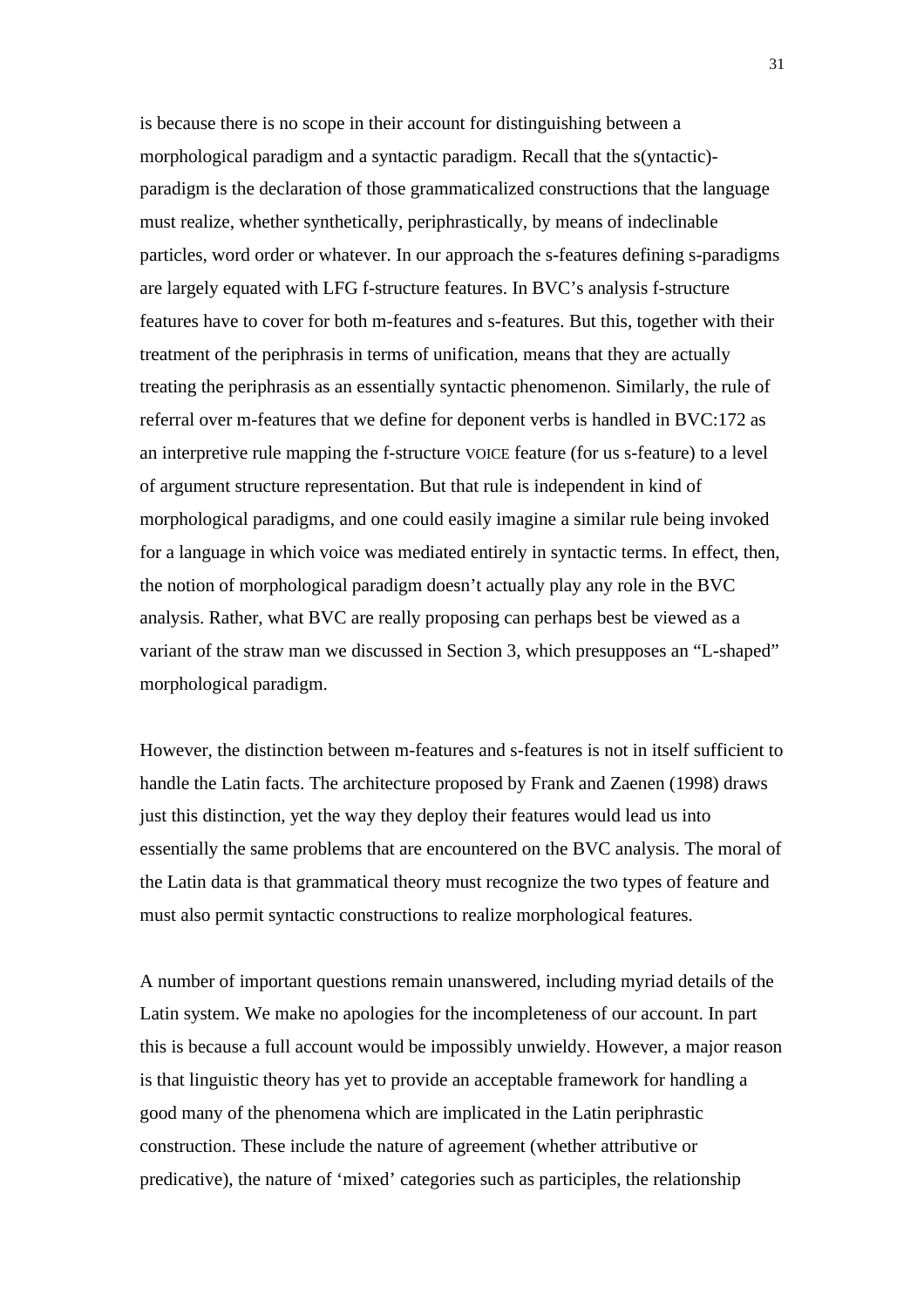between auxiliary verbs and homophonous lexical verbs (such as 'be' in Latin), as well as the precise details of the relationship between m-features and s-features.

First and foremost, it is still unclear how best to incorporate constructions such as participle + auxiliary into general linguistic theory, whether in LFG or any other architecture. Thus, while it is very important to study cases like the Latin perfective passive, in order to clarify the relationship between morphology and syntax, it is still important to have a general theory which will allow us to understand how analytic constructions in general can simultaneously function as exponents of morphosyntactic features and also have a syntactic structure of their own. We have provided an analysis broadly in the spirit of Ackerman and Webelhuth's (1998) theory of predicates, which in our view provides a good basis for examining these questions.

Second, it is unclear precisely how the Latin periphrasis relates to other auxiliary constructions. For instance, how exactly should we relate periphrastic constructions which realize m-features to periphrastic constructions (in Latin or in other languages) which directly realize s-features without filling in cells in a morphological paradigm?

A full solution to these problems will require clarification of a great deal that is at present very murky. Some of the questions include the following:

- what is the relationship between interpreted and uninterpreted features (such as agreement) and at what levels of representation are they recorded?
- to the extent that periphrastic constructions show the properties of fully compositional syntactic structures, how can they be integrated into those structures?
- to the extent that periphrastic constructions show syntactic properties distinct from those of corresponding compositional syntactic structures how can the grammar treat them separately from those structures?
- to what extent do the components of periphrastic constructions have lexical properties of their own (including PRED values) and how does this affect their morphosyntactic behaviour? What model of the lexicon do such structures presuppose?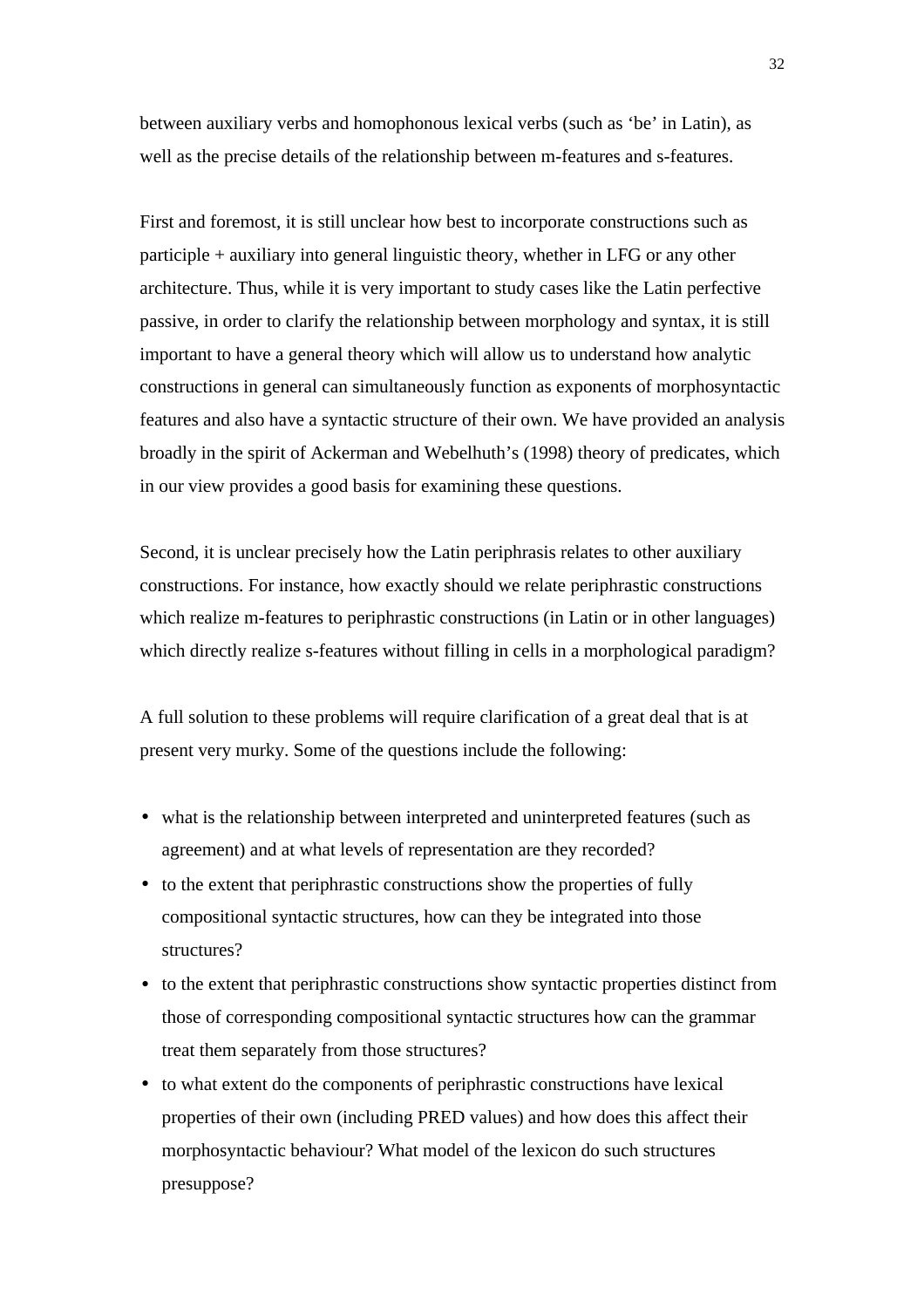• how in general can a separate morphology (particularly one conceived of in realizational terms, rather than in terms of morphemes) be made to articulate with syntax?

We regard these questions, together with the more general question about how a realization morphology articulates with syntactic theory, as some of the most pressing questions in morphosyntactic theory, and indeed, in linguistic theory generally. Our investigation of a small 'corner' of the Latin verb paradigm has thrown some light on some of these questions, but more importantly has served to highlight some of the issues that must be addressed in order to advance our understanding of the morphology-syntax interface.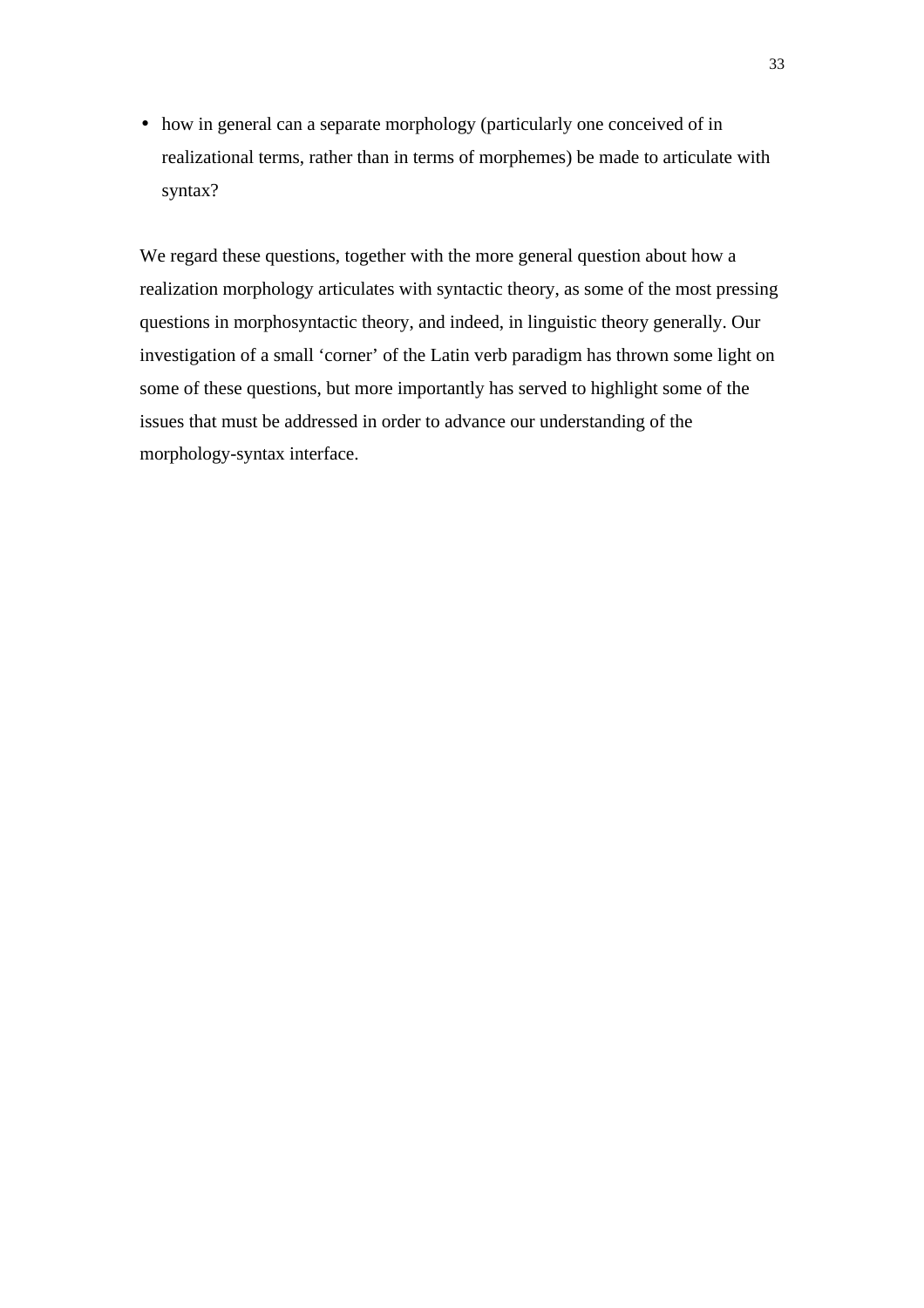References

- Ackerman, Farrell and Gert Webelhuth. 1998. A Theory of Predicates. Stanford University: Center for the Study of Language and Information.
- Allen and Greenhough's New Latin Grammar (edited by J. B. Greenhough, G.L. Kittredge, A.A. Howard, and B. L. D'Ooge). 1983. New Rochelle: Aristide D. Caratzas.
- Alsina, Alex 1997. "Causatives in Bantu and Romance". In: Alex Alsina, Joan Bresnan and Peter Sells (eds.) Complex Predicates. Stanford: CSLI Publications, 203--246.
- Andrews, Avery, D. 1990. "Unification and morphological blocking". Natural Language and Linguistic Theory 8, 493--506.
- Andrews, Avery D. and Christopher D. Manning. 1999. Complex Predicates and Information Spreading in LFG. Stanford: Center for the Study of Language and Information
- Aronoff, Mark 1994. Morphology By Itself. Cambridge, MA: MIT Press.
- Beard, Robert. 1995. Lexeme Morpheme Base Morphology. Stony Brook, NY: SUNY Press.
- Börjars, Kersti, Nigel Vincent, and Carol Chapman. 1997. "Paradigms, periphrases and pronominal inflection: a feature-based account". In Geert Booij and Jaap van Marle (eds.) Yearbook of Morphology 1996, Dordrecht: Kluwer Academic Publishers, 155--180.

Bresnan, Joan. (in press). Lexical Functional Syntax. Oxford: Blackwell Publishers.

- Butt, Miriam, María-Eugenia Niño and Frédérique Segond. 1996. "Multilingual processing of auxiliaries within LFG". In Dafydd Gibbon (ed.) Natural Language Processing and Speech Technology. Berlin: Mouton de Gruyter, 111--122.
- Dalrymple, Mary, John Lamping, and Vijay Saraswat 1993. "LFG Semantics via constraints". In Proceedings of the Sixth Meeting of the European Association for Computational Linguistics, University of Utrecht.
- Embick, David 2000. "Features, syntax, and categories in the Latin Perfect". Linguistic Inquiry 31, 185--230.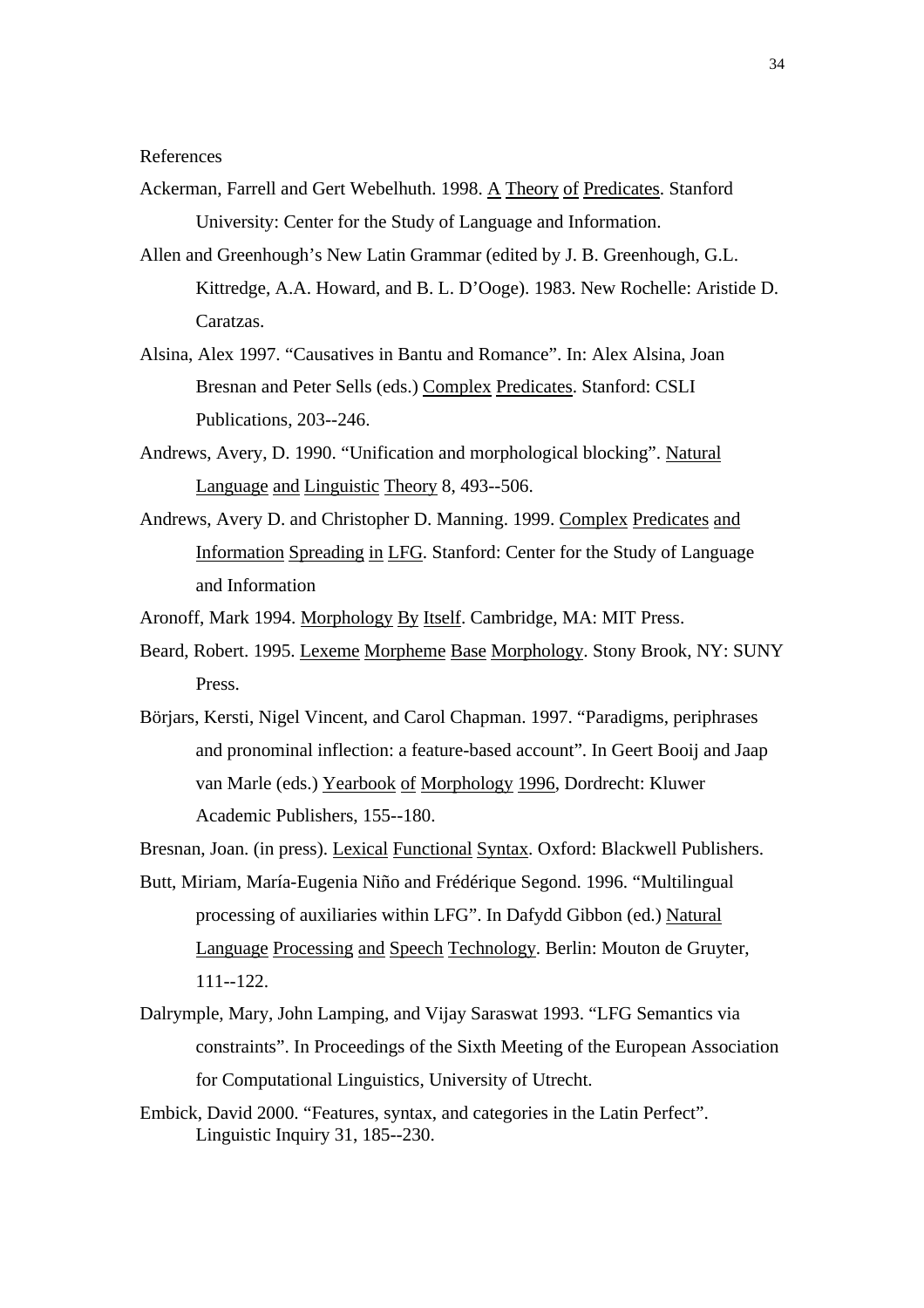- Frank, Anette and Annie Zaenen 1998. "Tense in LFG: Syntax and morphology". Unpublished ms., Xerox Research Centre Europe.
- Kaplan, Ronald M. and Joan Bresnan 1982. "Lexical-Functional Grammar: a formal system for grammatical representation". In: Joan Bresnan, (ed.) 1982. The Mental Representation of Grammatical Relations. Cambridge, MA: MIT Press, 173--281.
- Sadler, Louisa 1999. "Non-Distributive Features in Welsh Coordination". Proceedings of the LFG99 Conference, CSLI Online Publications, Stanford, CA. http://www-csli.stanford.edu/publications/

Stump, Gregory T. 1993. "On rules of referral". Language 69, 449--479.

Stump, Gregory T. In press. Inflectional Morphology. A Paradigm Structure Approach. Cambridge: Cambridge University Press.

Department of Language and Linguistics

University of Essex

Colchester, CO4 3SQ

UK

{louisa,spena}@essex.ac.uk

http://privatewww.essex.ac.uk/~louisa

http://privatewww.essex.ac.uk/~spena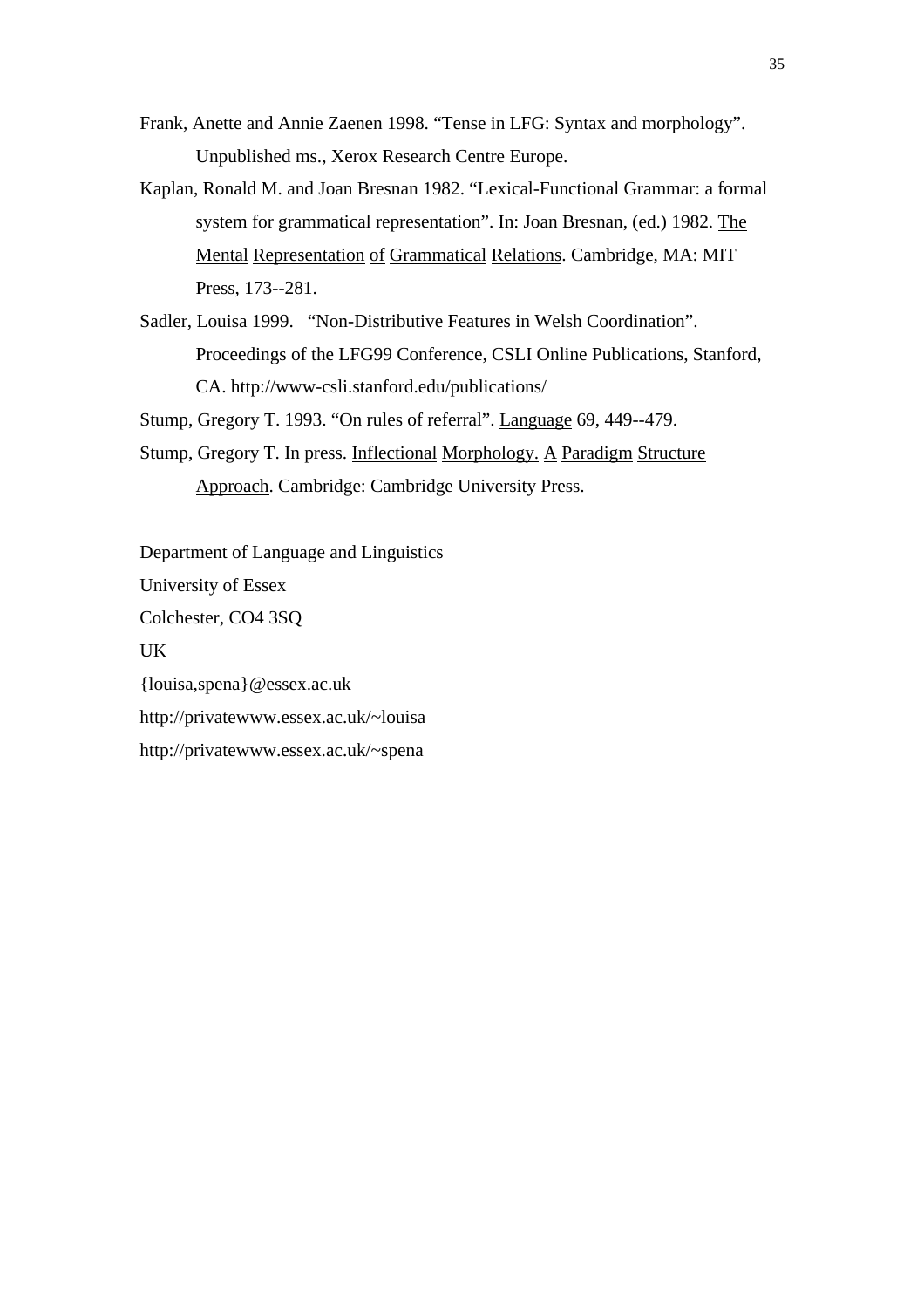#### **NOTES**

 $<sup>1</sup>$  Allen and Greenhough (p. 94, 312) note that occasionally the perfective auxiliary</sup> was found, possibly arising from "an intensified expression" for the perfective forms. The crucial point is that there is never (as far as we are aware) a period in which the aspectual contrast of the verb 'to be' is inherited by the periphrastic construction.

<sup>2</sup> We abstract away from several aspects of the syntax of auxiliary – adjective constructions in Latin, but nothing hangs on this.

 $3$  In point of fact, the pac will be a subtype of a more general predicate + copula construction which includes PPs and NPs.

4 Strictly speaking, of course, we should demonstrate this by providing a full suite of realization rules accounting for the complete Latin verb system and then showing how our rule (27) interacts with those other rules in the way we claim.

<sup>5</sup> We ignore a number of subtleties to do with deponents. A complete account of the matter would take cognizance of the fact that deponents can occasionally be used with passive meaning, but we omit that refinement. All that matters to our argument is that there exist intransitive deponents. Interestingly, even full deponents have active present and future participles: sequens and secuturus from sequor 'follow'. Moreover, the periphrastic future construction in -urus is always active in form: secuturus esse 'to be about to follow', not passive: \*secutum iri. This is compatible with our account under which those participles do not form part of the finite paradigm as such, and in which the periphrastic future is simply the future active participle used with the copular verb. These minor idiosyncrasies in the deponent paradigm underline one again that we are dealing with the exponence of m-features and not with anything which f-structure representations need to be concerned with.

 ${}^{6}$ Embick (2000) has recently offered an analysis of the Latin periphrasis within a Minimalist/Distributed Morphology framework. This framework is too different from our own to allow comparison and we will just note here that Embick's treatment (contrary to the claims of the paper) relies crucially on a set of stipulations. For